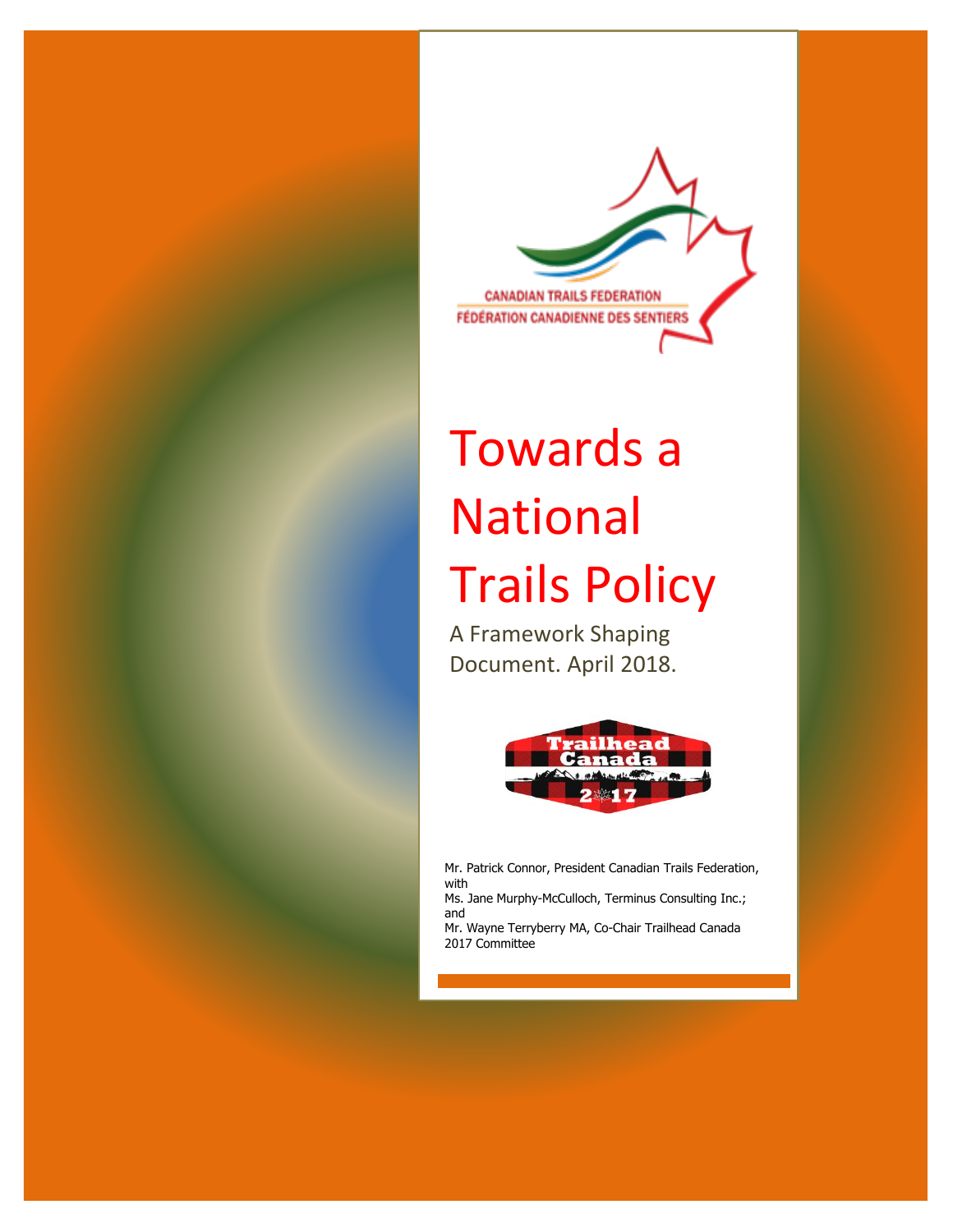## **INTRODUCTION**

A strong national trail strategy will positively impact all Canadians - whether a trail builder, advocate, user land manager, or a community looking for healthier happier residents. Recreational Trails, and the activities that people engage in on trails, form the foundation of vibrant communities that bring people together in a most Canadian way.

In 2010 the Canadian trail community saw significant national initiatives take place that began to shape a much-needed national conversation among trail user groups and organizations. A National Trail Leadership Roundtable was hosted by the Trans Canada Trail and Parks Canada, and the National Trails Coalition completed a study to explore the existing trails in Canada.

Additionally, in 2010, the Canadian Trails Federation, a lead contributor in both the National Round Table, and the National Trails Coalition; completed a revitalizing strategic plan process. This process saw the organization define new priorities and objectives such that it was to be the key influencer of national trails policy and processes.

In combination, these initiatives sparked thoughtful discussions and brought to light many of the pressing issues faced by the trail sector. It is now time to take this conversation to the next levelengaging a broader range of stakeholders to ensure that all voices are heard.

This led to the sector calling for a national trails event to bring sector leadership together, this event was Trailhead Canada 2017. A national trails event, through which over 200 delegates endorsed the creation of a National Policy Framework.

Through the National Trails Policy Framework discussion; Trailhead Canada began the process of continued engagement of delegates and their respective organizations to reflect on the past 7 years to: 1) identify areas of success, and 2) identify areas that require improvement and further collaboration at the national level.

This report contains the outcomes of the Trailhead Canada 2017, and a call to action for coordinated federal support, both financially and through policy, of Canada's recreational trail sector through organized government trail consultation and a sector endorsed recreational trails planning processes.

## **BACKGROUND**

 $\overline{a}$ 

Canada is a country of trails, from paddling Canadian Heritage Rivers to cycling, horseback and ATV'ing the abandoned railway corridors that united a country in the late  $19<sup>th</sup>$  century, to hiking the ancient footpaths of indigenous Canadians and snowmobiling across the tundra of the north, our country was made for exploring. According to the Canadian Trails Study commissioned by the National Trails Coalition in 2010, there are approximately 360,521 km of trails with 278,576 identified as managed, in Canada.<sup>1</sup>

 $1$  Appendix 1 – A briefing note on the quantity and type of recreational trails in Canada, from the National Trails Study 2010, published by The National Trails Coalition.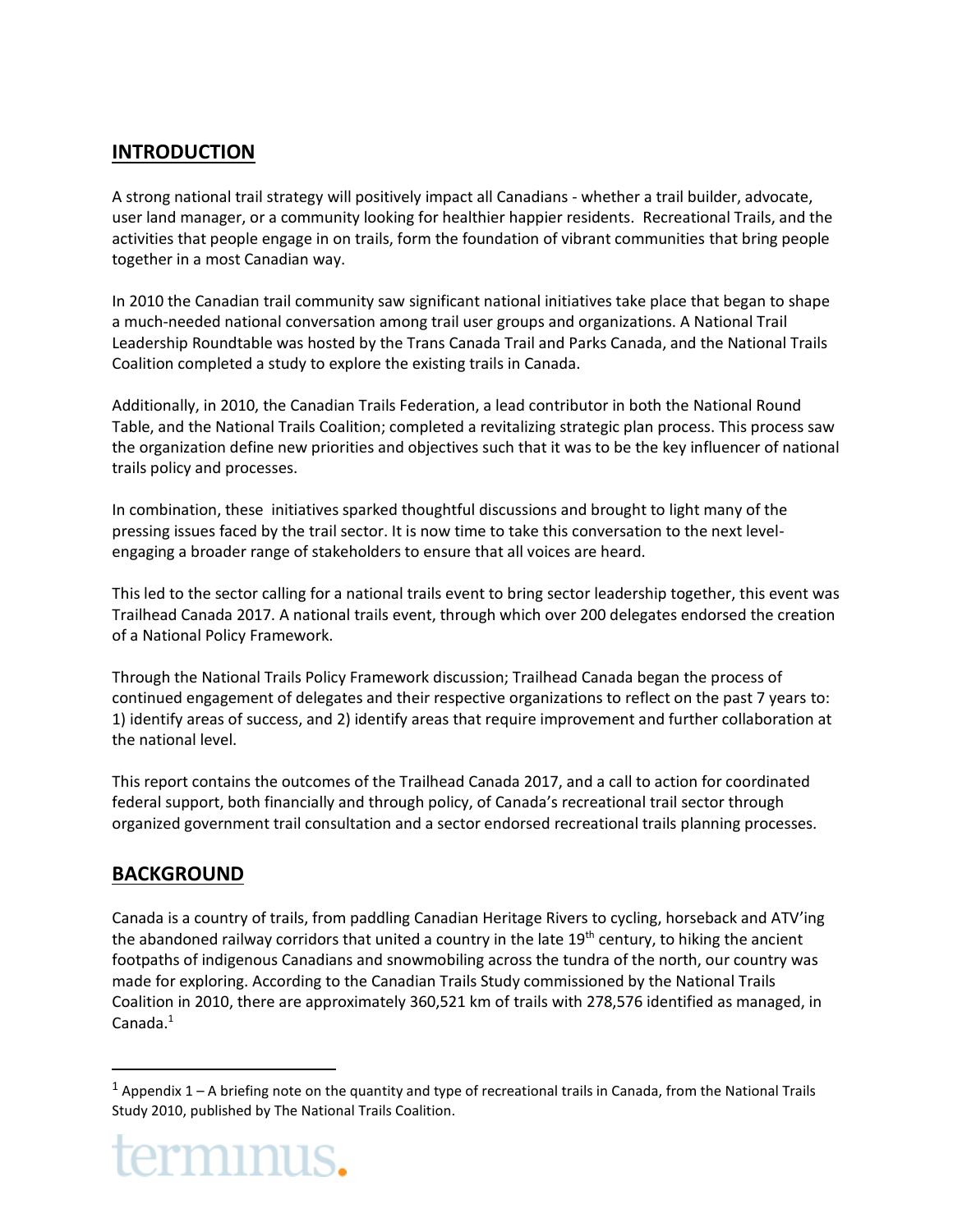From a sector leadership and trail management viewpoint, these 286,000 managed trails are managed by degree through a largely unsynchronized portfolio type of response. Recreational trail management models include, federal and provincial, local, some local/regional, others nationally, and yet others regionally/provincially/nationally. Others have non-governmental organizations, user groups, economic development, tourism, provincial trail or provincial use federation, local club, land management group or health unit involved.

With no comprehensive trail characteristic, use, or location database at the national level, what we do know, in the absence of hard data, is that there is a complex matrix of inputs and outputs going on, on the land involving outdoor recreation activity through trails.

In Canada, 100,000's of individuals and groups contribute to a richness of community involvement that provides trail experiences like no other sector in Canada. Even though the Trailhead Canada conference affirmed that there is currently no national coordinating body in Canada for trails; delegates affirmed (203 to 2) that the implementation of one will significantly reduce the fractured nature of sector stakeholders.

There are 4 lead national trail organizations, singularly or together, shaping the progress of Canadian Trails. The National Trails Coalition is made up of 3, the Canadian Trails Federation (CTF), Canadian Council of Snowmobile Organizations (CCSO) and the Canadian Off Highway Vehicle Distributers Council (COHV). Since (2008) they have come together to provide \$86 million of funding to develop 22,000 km of trail.

The 4<sup>th</sup>, the Trans Canada Trail, has provided a significant impact in the development of The Great Trail; a 24,000 km greenway trail (this does include roadways, a small number of mixed use trails and water trails) that spans coast to coast to coast and was fully connected in 2017.

Along with these key organizations, there is a wide variety of major trail user groups including each of the provincial trail associations that make up the Canadian Trails Federation, such as Loisir de Quebec, Outdoor Recreation Council of BC, the All-Terrain Quad Council of Canada and the Ontario Trails Council.

Other partners include the International Mountain Bicycling Association, Canadian Recreational Horse and Rider Association, All-Quad Council of Canada, Cross Country Canada, Canada Bikes, Paddle Canada, Hike Canada En Marche, etc., our estimate would be about 22 activity organizations operating at the national level.

Furthermore, there are a significant number of land management organizations also involved, having major or minor funding influence, such as Infrastructure Canada, Parks Canada, as well as individual landowner and land protection agencies, such as Nature Conservancy of Canada, that impact recreational trails.

Other than Trailhead Canada 2017, there have been few attempts to organize national stakeholders. Since 2004 there are regular meetings of the Canadian Trails Federation, the National Trails Coalition since 2009; and one unique meeting of national impact occurred in Banff.

In 2010 Trans Canada Trail and Parks Canada partnered to host the National Trail Leadership Roundtable in Banff, Alberta. The event brought together 50 trail leaders from across the country and the sector to discuss a multitude of challenges facing the sector.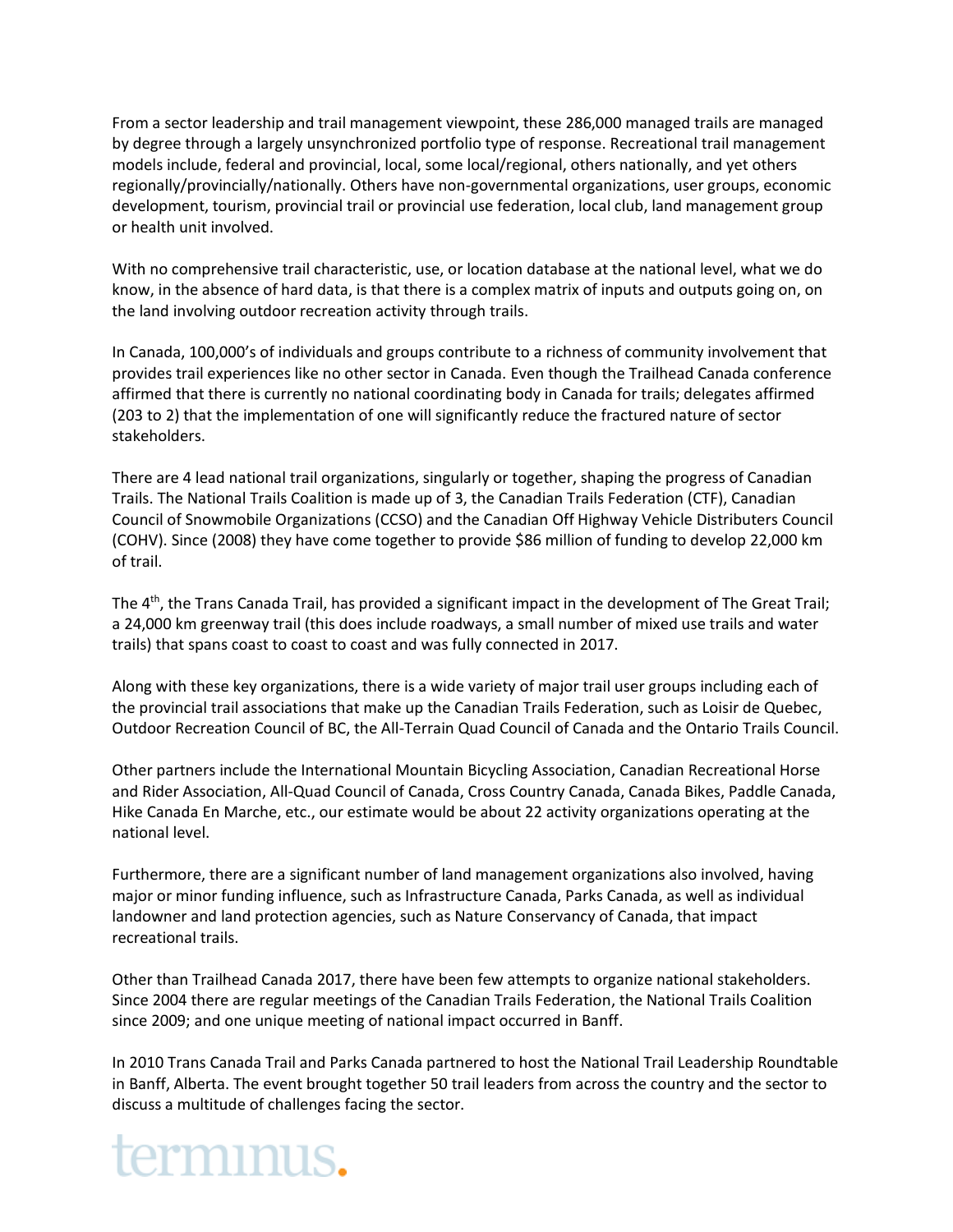Through the 2 day event, the delegates spent time discussing their values (emerging values included: respect, accessibility, cooperation and partnership, collaboration, passion, community, profile/stature, sustainability, safety and education), discussed issues and defining some proposed solutions (issues included: user conflict and user experience of the trails, fragmentation of the trails sector, funding, marketing and promotion, trail building and maintenance, government involvement, risk management, education and engagement, land use and management), they broke into groups and spent time coming up with a "vision" for trails in Canada and finally they agreed on the following principles:

## Collaboration:

- We agree to collaborate
- There is no existing ideal mechanism or organization through which the trails community can collaborate
- We need a mechanism/forum
- We need a representative Working Group to investigate the options for finding a mechanism for collaboration

Profile of Trails:

- We agree that there is a problem that trails are taken for granted by government and the public
- We need to raise the profile and public awareness of trails
- We agree that we need to reach out to the broader trails community

Funding and Resources:

- We need sustainable funding
- We agree that we need a realistic assessment and location of the resources required to advance our agenda and resolve outstanding issues

Conduct:

- We agree to respect our differences in trail use & mandates
- We agree to respect the priorities of the communities we work in
- We agree that the process we use to engage with each other, the government, and the public must be transparent
- We agree that we need appropriate and feasible timeframes & a sense of momentum

Information and Knowledge-sharing:

- We need to do more to share best practices and information
- We agree that we need to better understand the trail organizational landscape (mapping stakeholders, needs and priorities)
- We agree that we need a 'collection point' for informational resources (e.g. a website)

Interacting with Government:

- We would like to achieve a unified voice to government and the public on those issues on which we agree
- We need to engage government in finding solutions
- We need Provincial and Federal governments to develop closer relationships on trails issues
- We agree that we need to identify the specifics of & make a recommendation to the federal government regarding a lead trails agency
- We agree that we need non-financial incentives from government for trails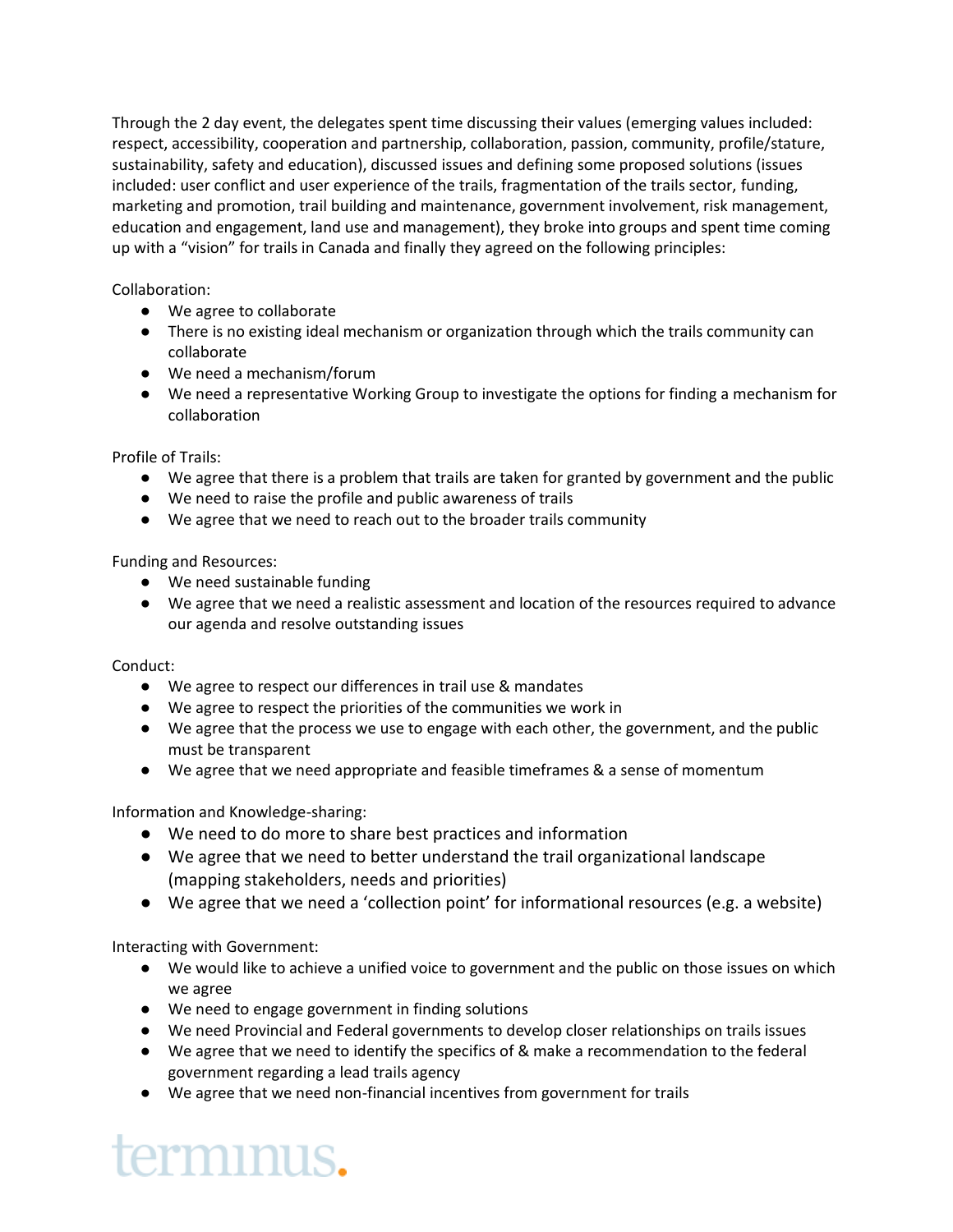While the Banff Roundtable was an excellent first attempt to bring the sector together, and it provided considerable insight into the needs of the sector, there was limited follow-through on the commitments and action items.

With that in mind, the Canadian Trails Federation through the Trailhead Canada 2017 Conference Planning Committee, decided it was time to bring this conversation back to the forefront and revisit the issues discussed in 2010.

## **METHODOLOGY**

On Thursday, November 23<sup>rd</sup>, 2017, delegates at the Trailhead Canada Conference in Gatineau, Quebec came together to discuss a variety of key stakeholder issues. Understanding that this discussion may not include representatives from the entire sector, it was seen as a good first step to get key influencers and leading sector organizations to coalesce to revisit issues and outcomes identified in Banff.

Through Trailhead Canada planning processes, Canada's trail sector identified 6 key Issues that a national trails policy must address. This report identifies the 6 areas, provides a series of discussion notes by domain in Appendix 1, provides a culminating recommendation by section as per discussion, and then details action steps a national trails policy could achieve in relation to the sector and its issues.

## **1. Policy**

- What policy issues need to be addressed at the national level?
- What issues are better handled at the provincial/territorial level? How can they integrated with a National Trails Policy?
- How do trail groups currently use existing national policies/legislation in their trail planning process? (Fisheries Act, Species at Risk Act, Canadian Environmental Assessment Act, etc.). How could these works better together in the interest of trails? (mechanisms?)

## **Key Discussion Points:**

- Need for a review of existing trail policy, regulation and legislation review, with sector facing inventory
- Assessment of impactful and beneficial policy, legislation and regulation
- Creation of a process of transference and implementation of beneficial policy, regulation and legislation at the national level based on provincial experience
- Inclusivity is a key principle

## **Culminating Recommendation on Policy**

terminus.

That a lead organization be responsible for the coordination of policy impacts across the variety of user, land management and other trail stakeholders, in conjunction with several government departments and agencies that have impact on trail environments and operations.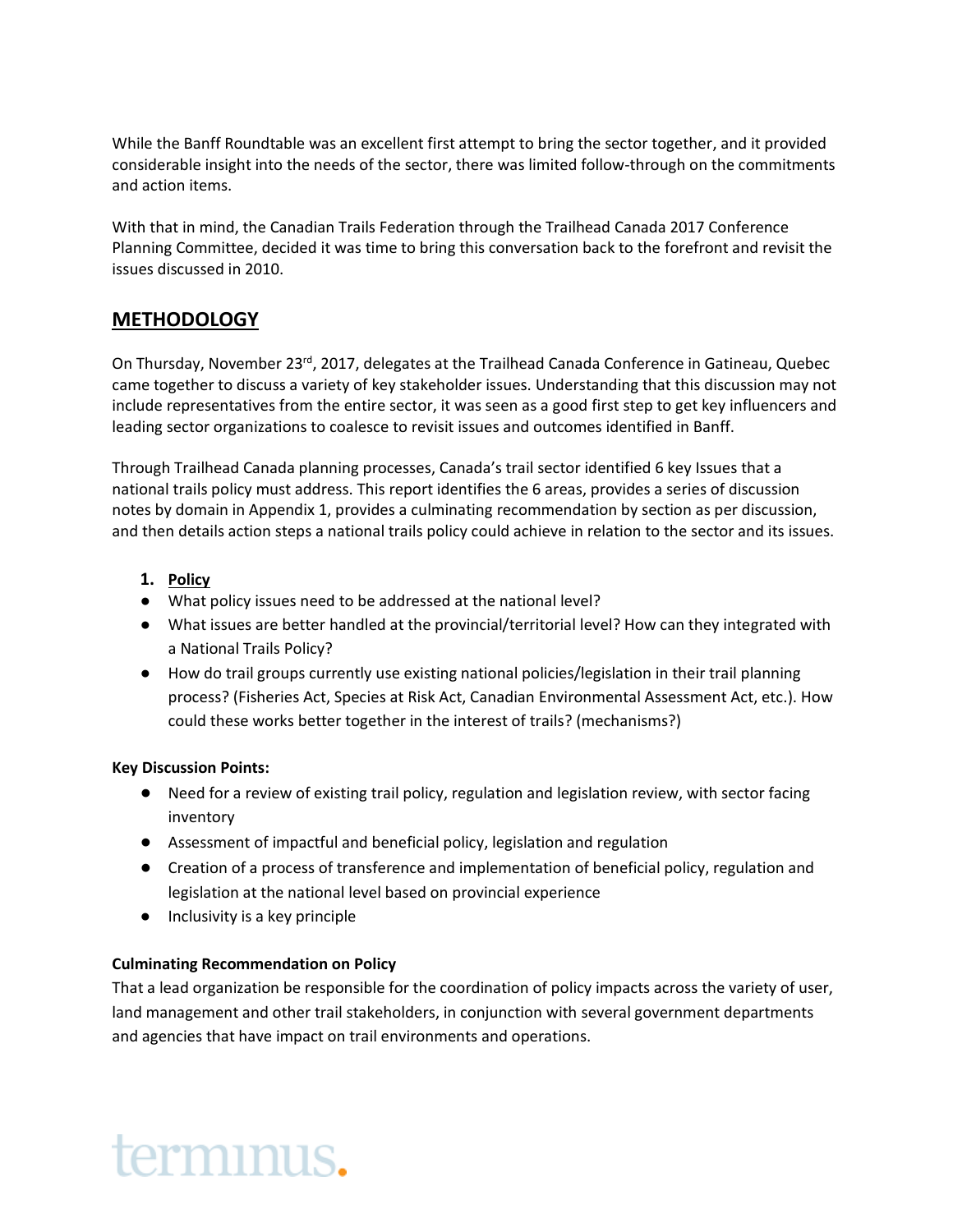## **2. Active Transportation & Trails**

NOTE: There is currently a national active transportation policy being developed- have you been engaged?

- What are some current limitations regarding national transportation policies that you have encountered in active transportation planning processes?
- Have you encountered issues related to trail building that are impacted by existing national policies/acts?
- How do you address conflict on trails (regardless of user groups)?

## **Key Discussion Points:**

- Develop relationship between experts in Active Transportation and Trails
- Develop an understanding of how the two merges and converge, and where they diverge and are distinct
- Define a collaborative process between key stakeholders of both to educate on similarities, differences, policy and practices

## **Culminating Recommendation on Active Transportation and Trails (AT and T)**

That a lead committee of Active Transportation and Active Trail (AT and T) organizations be convened to discuss current and future AT and T transportation policies that affect trail, road and other planning; and 'AT and T environment' management practice, such that infrastructure, timing, space use and other operational factors of road, ROW and road trail intersections; either of infrastructure or activity, be examined and a 'best practice' for this space be put forward by the AT and T Committee for policy inclusion.

## **3. Risk Management**

- What are key risk management issues in your outdoor environment? How do you measure these issues?
- What are the things that you can do to mitigate these risk issues? Who does these things? How do you know these things have been enacted? How do you track your positive impacts?
- How can you remove the impediments to enacting risk solutions?

## **Key Discussion Points:**

- Need for existing risk management policy, regulation and legislation review, with sector facing inventory
- Assessment of effective risk management practice, policy, legislation and regulation
- Creation of a process of transference and implementation of beneficial risk management practice, policy, regulation and legislation.
- Funded education on risk management and implementation of risk management practice

## **Culminating Recommendation on Risk Management**

That a national working group made up of educators, industry, government and trail organizations to refine and consolidate risk management practices into a "What Works in Trail Risk Management" methodology, manuals, on-line and in class learnings; such that this program of risk abatement and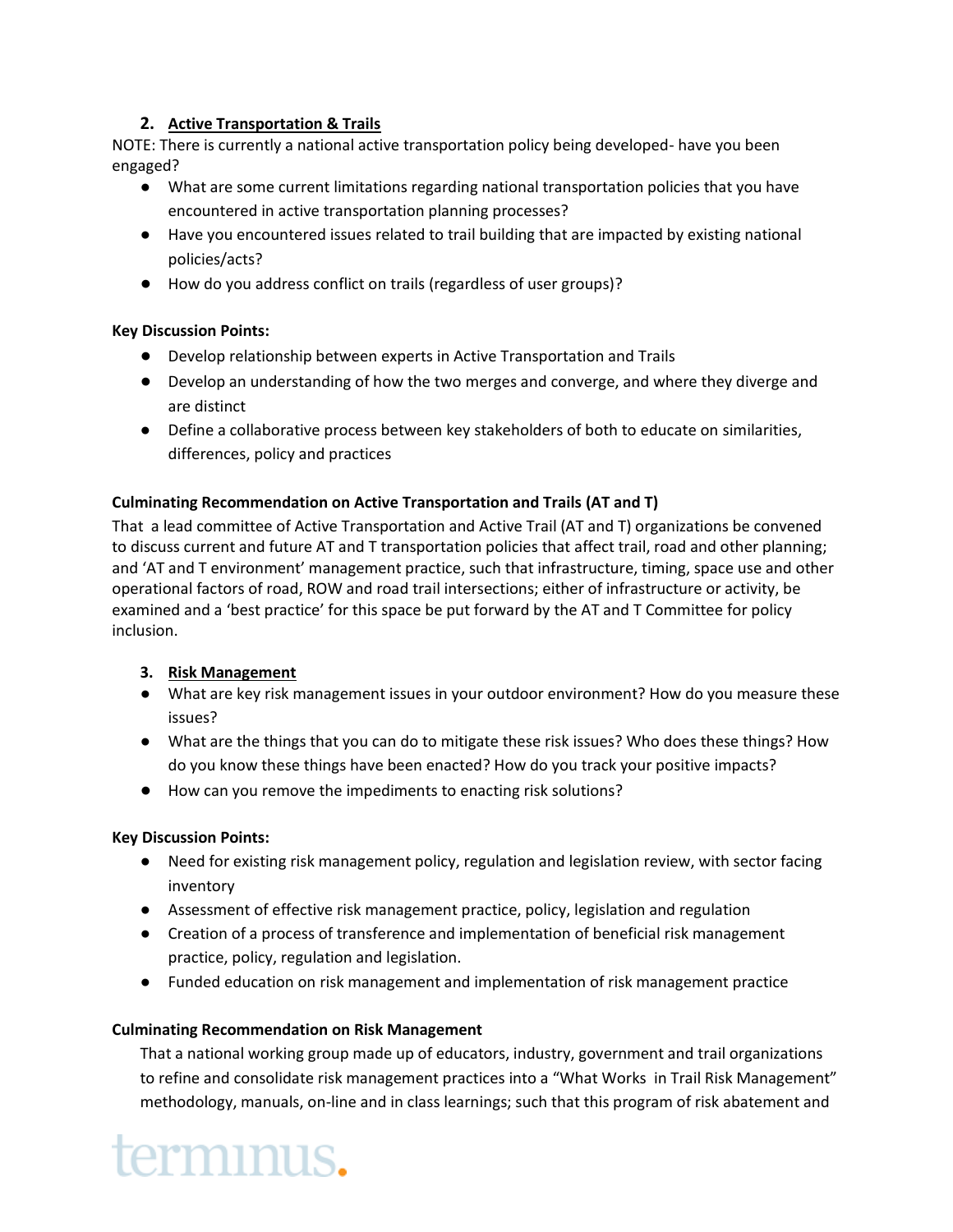trail management is linked, funded, accredited and supported by both government and industry in the interest of public safety , notwithstanding other regulation or legislation that convers 'use at own risk" principles to the trail user.

## **4. Trail Building**

- Do you currently have a 'go to" trail building approach (Appalachian Trail Standards, International Mountain Bicycling Association, etc.)?
- How are you accommodating a changing trail user? Seniors, disabled, accessibility, technology?
- Where do you turn to find out about standards and practices?
- Are you land-banking?

## **Key Discussion Points:**

- There is a need for accepted, endorsed and applied trail building standards for quality product
- There is a need for consolidated and coordinated training in practices where graduates could be certified, and their trails accredited
- Other trail stakeholders, marketing, promotion, health and recreation need to pay attention to the seriousness of trail building and design as a professional discipline of equal value to other certifications and recognitions, such as pool safety or landscape design professions

## **Culminating Recommendation on Trail Building**

That a comprehensive guide to trail building practice, as defined by the nature of the environment and the use, where this complex matrix of urban, wilderness, wetland, town and country, or rural lands are merged with the surface and elemental standards based on local topography, species and material, such that allowed uses for this trail infrastructure best matches the environment in which the trail is located, and that local builders and designers of trail are educated to these practices.

## **5. Trail Tourism & Marketing**

- What needs to be done to build greater awareness around trails to increase usage- both from a recreation perspective and a tourism perspective?
- Who do you feel should be the lead on promotion of trails in Canada? OR should this be done by respective provinces/territories?
- How do we better educate decision makers on the value and benefits of trails?

## **Key Discussion Points:**

- Integrated marketing of trail products that provide quality experience in accredited trail destinations
- Linkage between quality of build and quality of experience
- Marketing and promotion technique for qualifying trails
- Branding cannot be unhinged from product quality
- National Trail Tourism Profile? Trail or Destination? Region or Country?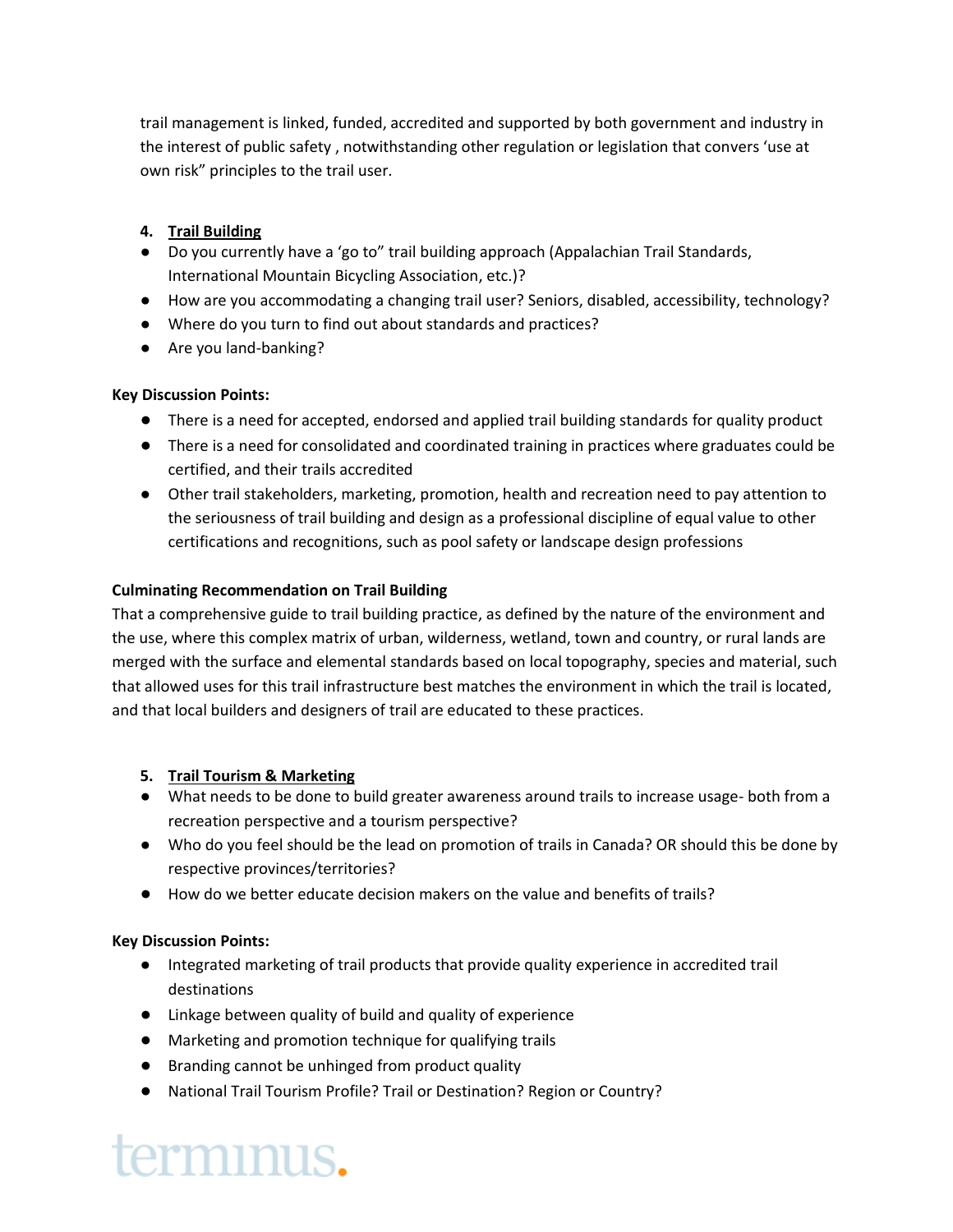- Off shore market can be developed once national product has a suitable inventory
- WHICH OFF SHORE MARKET?
- Surveys and research into what brings trails tourists to Canada? Individual trail or a package deal, marketing or activity, enthusiast discovery or past trip?
- Wayfinding tools need to be detailed, defined and on landscape

## **Culminating Recommendations on Trail Tourism and Marketing**

Whereas there are numerous organizations promoting specific destinations, experiences, activities and regions, that a national trails tourism policy coordinate existing regions, with existing products, against an inventory of tourism amenities, travel supports, packages and promotions such that a national brand for Canadian Trails is identified by region, activity; and that a national trail suitability for trail tourism product designation, where these tourism products are accredited, reviewed, linked to known industry standard of marketing and package representation, is also enacted.

## **6. Mixed Use Trails**

- How do you deal with single use trails that have mixed use?
- Did you know there are benefits of mixed use? Please name 3.
- Why are there not more mixed-use environments? Do you think this is truth or fiction? How do you know?
- Is there a process we could enact that would see real resolution to trail use issues?

## **Key Discussion Points:**

- Communication on mixed, shared, where, and the who and what of mixed use trails
- Strategy to develop broader acceptance of mixed use trails by the sector and in the community
- Mixed means motorized and motorized needs to remain in a relationship with all trails
- Motorized needs to join the CTF to create a relationship to all trails and non-motorized.

## **Culminating Recommendation on Mixed Use Trail**

Whereas mixed use trails make up most trails on a provincial basis, we believe they make-up most trails on a national basis, and while problematic for some use groups, we have a proven track record of mixed use trails management practice in Canada. We know that these trails, operated via educated trail managers, with the policy, regulation, funding and user supports in place to do so, can manage these trails and their complex matrix of trail-based activities in a safe and responsible way.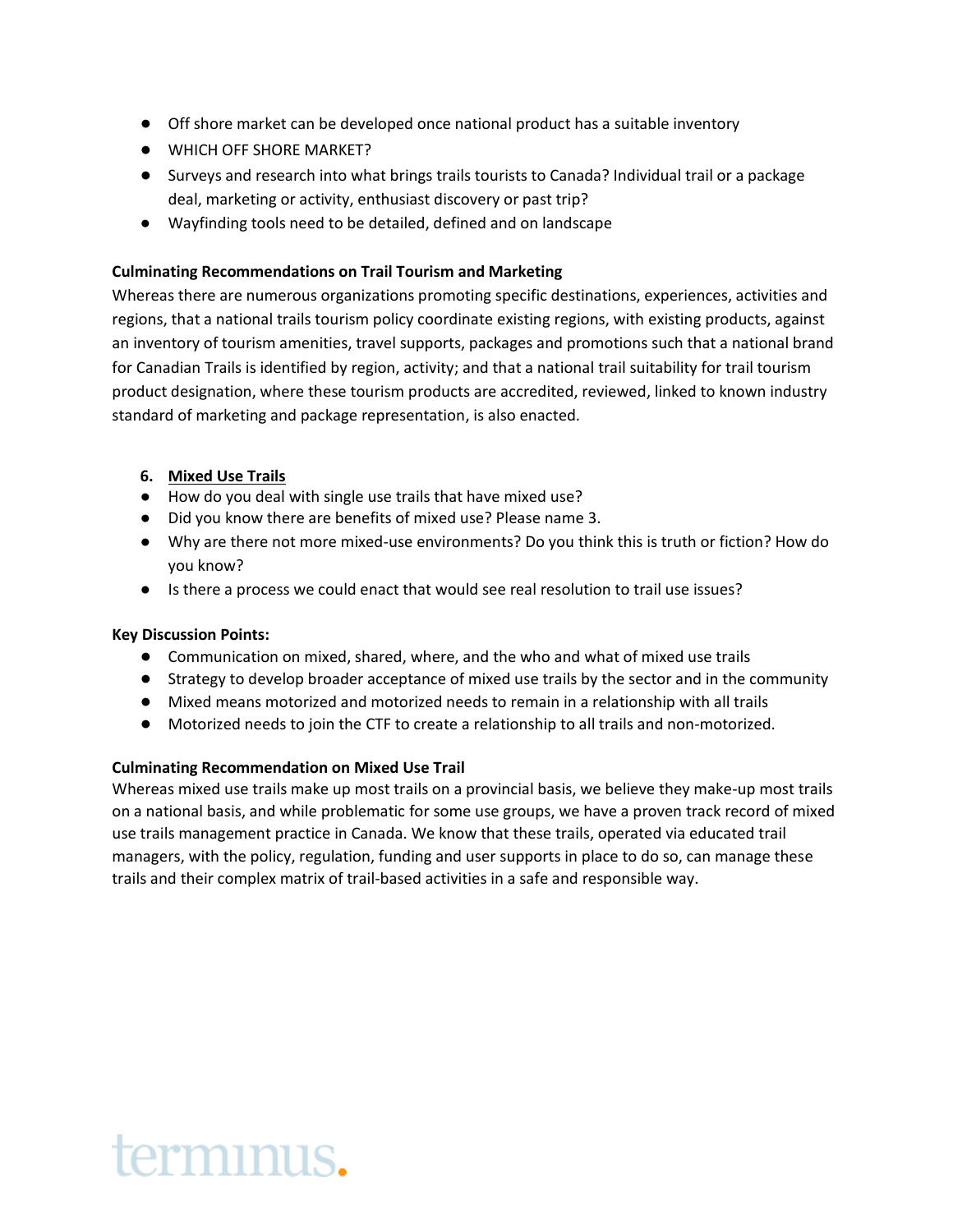## **NEXT STEPS**

With the outcomes provided through the discussion at Trailhead Canada, it is clear that a strong foundation has been developed both from the Banff Roundtable recommendations on collaboration, conduct, sector consolidation, and on the specifics of our 6 growth and development areas arising from Trailhead Canada.

We are therefore confident we have established a context for recreational trails, and in our strategic requests to establish a management framework enabling a national discussion regarding a National Trail Policy Framework.

The trail sector, in order to progress towards an ask of the federal government to support "A National trails Policy, must research its approach, consolidate its sector facts, refine its major issues and author a document outlining these against a budget to achieve both an effective request, and the anticipated results through meaningful work on the 6 issue areas over a period of time such that the government knows what our results will be.

Our process to create a trail responsive mechanism to those ends sees the following tasks:

### **Task 1: Development of a Summary Document from Trailhead Canada**

Consolidate data collected at Trailhead Canada (completed) Cross reference data collected with findings from the 2010 National Trail Roundtable and the 2010 National Trail Coalition Study Identify issues that continue to persist & any new emerging issues

## **Task 2: Literature Review of Policies/Strategies**

Identification of existing National Policies that would impact a National Trail Policy Framework Identification of existing Provincial/Territorial Strategies impacting a National Trail Policy Framework Review of existing National Trail Policies (i.e. Irish Trail Strategy)

## **Task 3: Development of a Glossary of Terms**

Research Best Practices and existing resources Consult with the various user groups organizations and other necessary stakeholders Development of a draft document

## **Task 4: "Organizational Structure" of the Canadian Trail Sector**

Inventory of Federal/Provincial/Territorial Organizations Government Ministries Regional Trail Organizations

### **Task 5: Development of a National Trail Policy Framework Proposal**

- Framework, purpose, beneficiaries, deliverables
- Outcomes from a policy
- Draft Policy for Government Consideration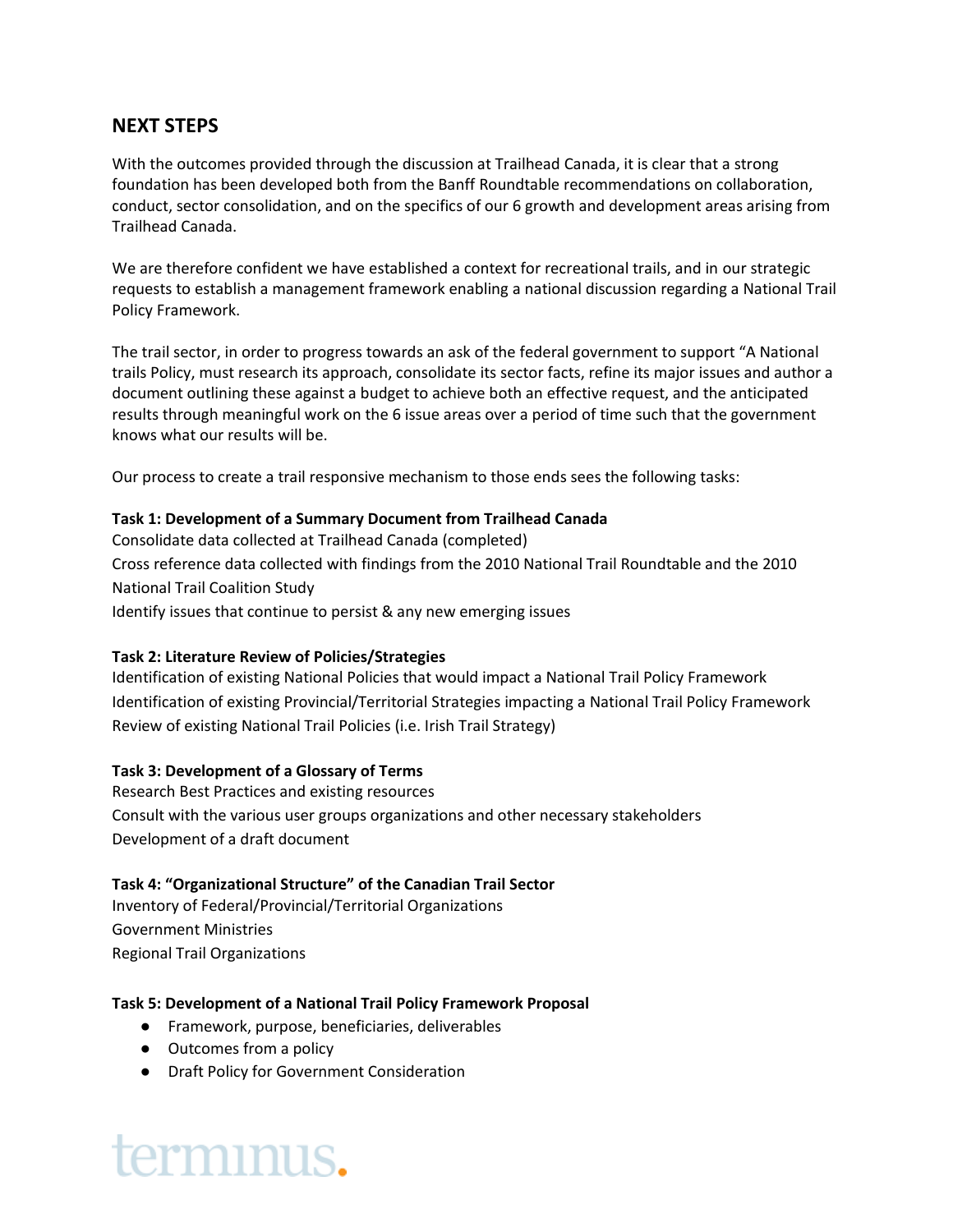## **CONCLUSION**

In summing up, it is the intention of the Canadian Trails Federation to fulfill its mission of being both the lead recreational trail organization in Canada, by bringing the Canadian trails stakeholders together so they can act together.

The Canadian Trails Federation took the lead as the organizer and facilitator of Trailhead Canada to bring groups together to discuss trail issues and the need for a national trails policy.

The Canadian Trails Federation is providing this framework document back to the 205 delegates of Trailhead Canada, to review and consider, with a request that they work with one another through the Canadian Trails Federation to make a National Trails Policy a reality for Canada.

To this end we will develop the constituent-based committees, at both the national level for partnering organizations, and specific working groups and committees to address specific issues for resolution related to the 6 key sector issues.

Therefore, in closing the CTF will:

- Seek a process and policy lead at the federal government level
- Seek funding for trails through this national policy and process
- Reinforce a call for member funding support by each of the provinces
- Circulate Trailhead Canada Outcomes and National Trails Framework Document by March 2018
- Establish a Stronger CTF by April 2019
- Engage sector professionals to work with volunteers of the CTF for a better functioning CTF 2018-19
- The CTF invites delegates from Trailhead Canada 2017 to join us in the planning of Trailhead Canada 2019

Based on these successes our overall Goal is:

## **A National Trails Policy Spring 2019**

On behalf of all the partners that created the Trailhead Canada Event, and the member organization of the Canadian Trails Federation and the National Trails Coalition, I welcome your input and assistance as we move forward into the future.

Patrick Connor, President, Canadian Trails Federation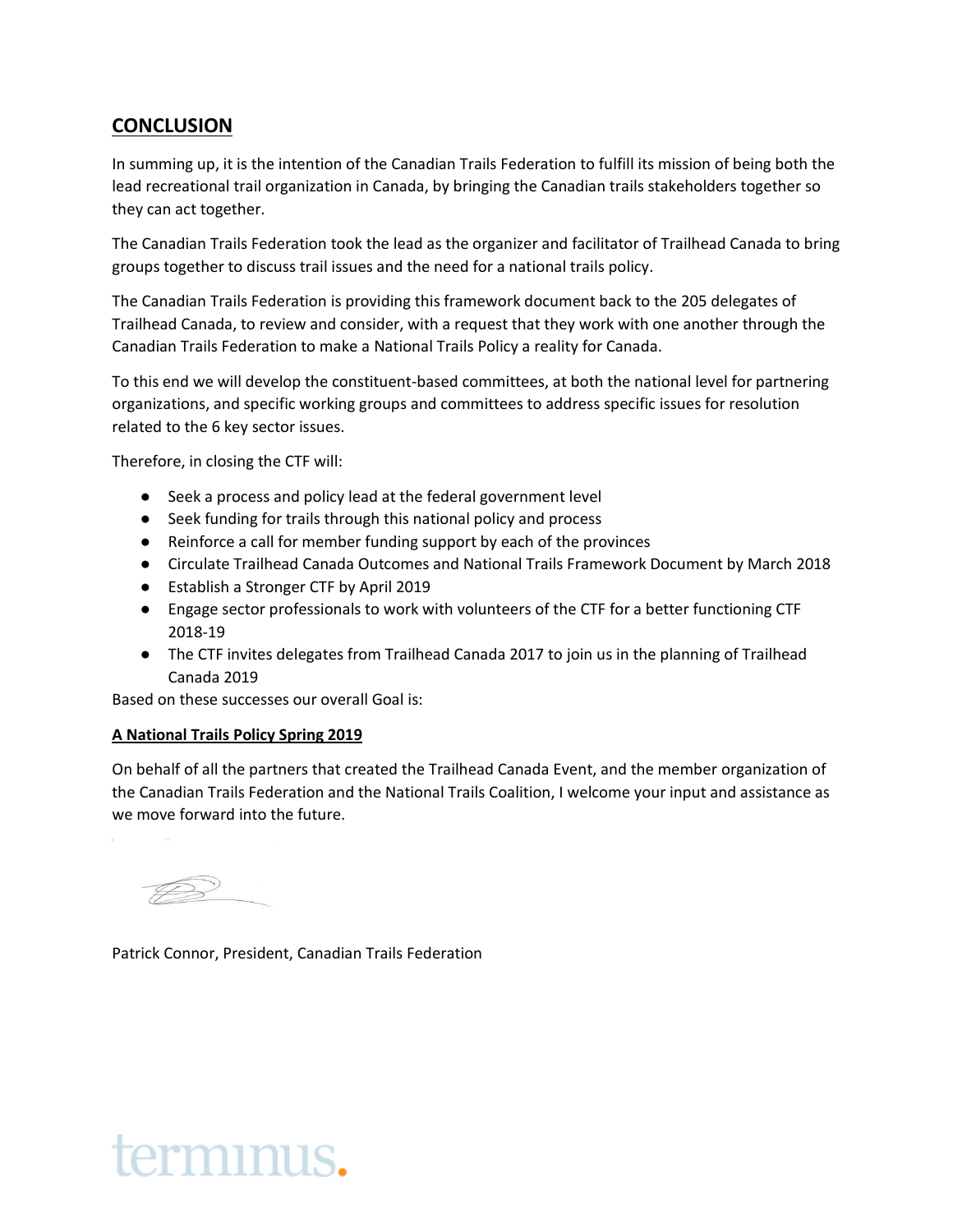## **Appendix 1: Canadian Trail Inventory 2010**

**There are trails in each Canadian province and territory. Trails are managed or unmanaged. There are 360,521 trails in total. 278,576 are managed.**



#### **Trails are single use, mixed or shared use. Single use means one activity, mixed means motorized (M) with nonmotorized (NM), and shared use means shared by a group of M or NM activities.**

#### **Canadian Trail activities include:**

kayaking, geo- caching.

all-terrain vehicle, off road motorized vehicle, hiking, walking, motorcycle (dirt bike), road cycling, mountain biking, assisted electric vehicle, e-bike, snowmobiling, sight-seeing, birdwatching, snow-shoeing, climbing, bouldering, ice climbing, cross country skiing, dog sledding, skijoring, equestrian, carriage, active transportation (bike or walking), running, canoe,

Table 1. Canadian Managed Trails

by Number of Kilometres per Province / Territory as of 2010

| rovince      | <b>Single Use Trails</b> |           | <b>Shared-Use Trails</b> |                  | <b>Total Km</b> | % of Total    |               |              |         |  |
|--------------|--------------------------|-----------|--------------------------|------------------|-----------------|---------------|---------------|--------------|---------|--|
| erritory     | <b>Non</b>               |           | Non                      |                  | Managed         | Managed       | Water         |              | Total   |  |
|              | <b>Motorized</b>         | Motorized | Motorized                | <b>Motorized</b> | Trails          | <b>Trails</b> | <b>Routes</b> | Roads        | Km      |  |
|              | 1.602                    | 4.600     | 152                      | 1.086            | 7,440           | 2.7%          | $\circ$       | $\mathbf{0}$ | 7,440   |  |
| S            | 1.217                    | 2.600     | 192                      | 3.868            | 7.877           | 2.8%          | 263           | 89           | 8,229   |  |
| E            | 325                      | 605       | 98                       | 354              | 1.382           | 0.5%          | $\Omega$      | 62           | 1.444   |  |
| B            | 1,496                    | 9,901     | 306                      | 697              | 12,400          | 4.5%          | 94            | $\Omega$     | 12,494  |  |
| C            | 23,460                   | 48,927    | 3,943                    | 700              | 77,030          | 27.7%         | 38,642        | 5,190        | 120,862 |  |
| N            | 13.438                   | 36.204    | 5.703                    | 3.650            | 58.995          | 21.2%         | 22.447        | 7.500        | 88.942  |  |
| B            | 2.138                    | 15.166    | 1.036                    | 295              | 18,635          | 6.7%          | $\circ$       | 705          | 19,340  |  |
| κ            | 3.627                    | 9,500     | 1,564                    | 210              | 14,901          | 5.3%          | 351           | 220          | 15,472  |  |
| B            | 10,658                   | 9,614     | 3,525                    | 11,499           | 35,296          | 12.7%         | 830           | 200          | 36,326  |  |
| c            | 11.697                   | $\Omega$  | 6.064                    | 24,060           | 41.821          | 15.0%         | $\Omega$      | 1.269        | 43.090  |  |
|              | 856                      | $\Omega$  | 300                      | 965              | 2,121           | 0.8%          | $\Omega$      | 1.269        | 3,390   |  |
|              | 30                       | $\Omega$  | $\Omega$                 | 505              | 535             | 0.2%          | 2.239         | 574          | 3,348   |  |
| Ú            | $\Omega$                 | $\Omega$  | $\Omega$                 | 143              | 143             | 0.1%          | 0             |              | 143     |  |
| otals:<br>of | 70,544                   | 137,117   | 22,882                   | 48,032           | 278,576         | 100.0%        | 64,866        | 17,078       | 360,521 |  |
| otal:        | 25.3%                    | 49.2%     | 8.2%                     | 17.2%            | 100.0%          |               |               |              |         |  |

#### There are trails in urban, suburban, town a

Table 7. Number of Kilometres of Urban Trails in Canada as of 2010

|                                     |                    | <b>Single Track / Use</b>        |                                   |                                                 |                 | <b>Shared Use</b>                         |                 |              |                 |
|-------------------------------------|--------------------|----------------------------------|-----------------------------------|-------------------------------------------------|-----------------|-------------------------------------------|-----------------|--------------|-----------------|
| Province /<br>Territory             | Hiking/<br>running | <b>Mountain</b><br><b>Biking</b> | Cross<br>Country<br><b>Skiing</b> | Cycling<br><i>(touring)</i><br>$-$ off<br>road) | Eques-<br>trian | <b>Walking</b><br>$\mathbf{a}$<br>Cycling | Eques-<br>trian | ATV /<br>ORM | Sub-<br>Total   |
| Newfoundland &                      |                    |                                  |                                   |                                                 |                 |                                           |                 |              |                 |
| Labrador                            | 60                 | $\Omega$                         | 15                                | $\Omega$                                        | $\Omega$        | 133                                       | $\Omega$        | $\Omega$     | 208             |
| Nova Scotia<br><b>Prince Edward</b> | 63                 | 20                               | $\overline{0}$                    | $\Omega$                                        | $\Omega$        | 110                                       | $\Omega$        | 68           | 26 <sup>°</sup> |
| Island                              | 10                 | $\Omega$                         | $\overline{0}$                    | $\overline{0}$                                  | $\Omega$        | 53                                        | $\bf{0}$        | $\Omega$     | 63              |
| <b>New Brunswick</b>                | 160                | $\Omega$                         | 52                                | $\Omega$                                        | $\Omega$        | 85                                        | 6               | $\Omega$     | 303             |
| Quebec                              | 40                 | $\Omega$                         | 708                               | 370                                             | $\Omega$        | 273                                       | $\Omega$        | $\Omega$     | 1.39            |
| Ontario                             | 463                | 32                               | 216                               | 24                                              | $\overline{0}$  | 1.987                                     | 155             | $\mathbf{0}$ | 2.877           |
| Manitoba                            | $\Omega$           | $\Omega$                         | 174                               | 110                                             | $\Omega$        | 420                                       | $\bf{0}$        | $\Omega$     | 70 <sub>4</sub> |
| Saskatchewan                        | 24                 | $\Omega$                         | 21                                | 100                                             | $\Omega$        | 154                                       | $\Omega$        | $\Omega$     | 298             |
| Alberta                             | 300                | 500                              | 71                                | 425                                             | $\Omega$        | 2.243                                     | $\bf{0}$        | $\mathbf{0}$ | 3,539           |
| <b>British Columbia</b>             | 492                | $\Omega$                         | $\Omega$                          | 231                                             | 61              | 2.212                                     | $\Omega$        | $\Omega$     | 2.996           |
| <b>Yukon Territory</b><br>Northwest | 200                | 150                              | $\mathbf{0}$                      | $\Omega$                                        | $\Omega$        | 300                                       | $\bf{0}$        | $\Omega$     | 650             |
| <b>Territories</b>                  | $\mathbf{0}$       | $\Omega$                         | $\mathbf{0}$                      | $\overline{0}$                                  | $\Omega$        | $\mathbf{0}$                              | $\mathbf{0}$    | $\mathbf{0}$ |                 |
| Nunavut                             | $\Omega$           | $\Omega$                         | $\Omega$                          | $\Omega$                                        | $\Omega$        | $\Omega$                                  | $\Omega$        | $\Omega$     |                 |
| Totals:                             | 1,812              | 702                              | 1,257                             | 1,260                                           | 61              | 7,970                                     | 161             | 68           | 13,290          |
| Percentage of Total:                | 0.7%               | 0.3%                             | 0.5%                              | 0.5%                                            | 0.0%            | 2.9%                                      | 0.1%            | 0.0%         | 4.8%            |

● Trails are managed by parks, municipalities, conservation areas, heritage sites, tourism offices, economic development, private lands, first nations, recreation departments, crown land managers, and use groups.

● 13,290km of trails are in urban areas,

focused largely on non-motorized use.

- Over 347,231km of trail are in sub-
- urban, rural and wilderness areas.

● For every dollar invested in trails, trails return a \$1: \$9 from tourism

● For every dollar invested in trails, trails

return a \$1: \$4 from healthcare savings.

**Please join us at Trailhead Canada, so we can develop policies and best practices at the national level to support trails in your riding. Thank-you.**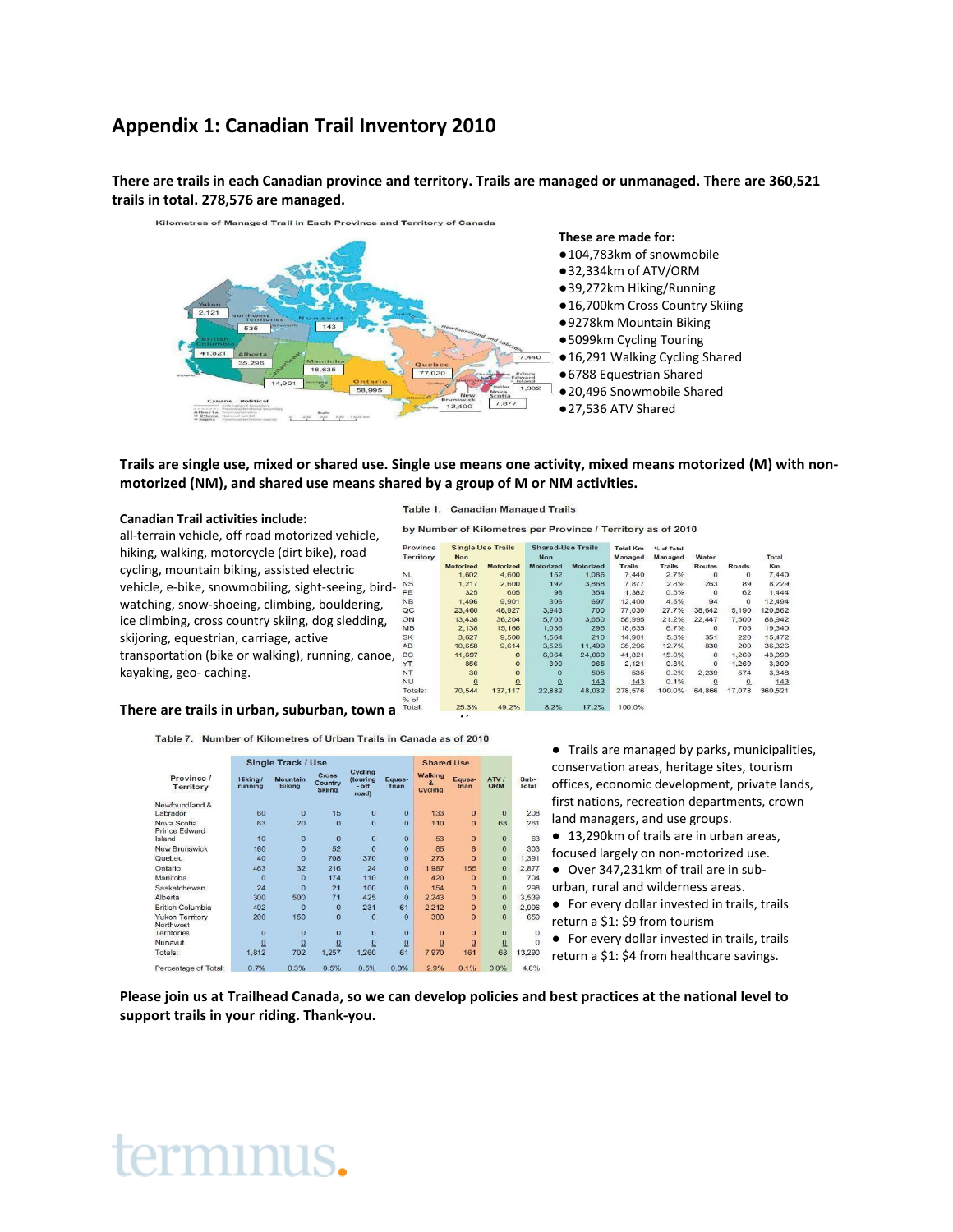## **Appendix 2: Trailhead Canada 2017 Business Delegates List**

| <b>Stephen</b> | <b>Aiabens</b>     | <b>Trails Coordinator</b>                         | Wikemikong<br>Development<br>Commission                                |
|----------------|--------------------|---------------------------------------------------|------------------------------------------------------------------------|
| <b>Shane</b>   | <b>Archibald</b>   | <b>Trail Crew Foreman</b>                         | Elk Island National Park -<br>Parks Canada                             |
| <b>Ashley</b>  | <b>Arrowsmith</b>  | <b>Community Recreation Worker</b>                | Town of Riverview                                                      |
| <b>Daniel</b>  | <b>Barrette</b>    | <b>Executive Director</b>                         | <b>Rainbow Routes</b><br>Association                                   |
| Mary           | <b>Benjamin</b>    | Visitor Experience Product<br>Development Officer | Parks Canada, Banff<br>Field Unit                                      |
| Carole         | <b>Blaquiere</b>   | President                                         | Voyageur Trail<br>Association/Blaq Bear<br><b>Eco Adventure Routes</b> |
| Eric           | <b>Boisclair</b>   |                                                   | Prescott-Russell                                                       |
| Andrew         | <b>Boyd</b>        | Park Maintenance Officer                          | Nunavut Parks/Gov Of<br>Nunavut                                        |
| <b>Nick</b>    | Chronopoulos       | Senior Policy Advisor                             | Ontario Ministry of<br>Tourism, Culture &<br>Sport                     |
| <b>Patrick</b> | Connor             | President                                         | <b>Canadian Trails</b><br>Federation                                   |
| Evan           | Croskery           | Director                                          | OF4WD                                                                  |
| <b>Colin</b>   | <b>Crowell</b>     | <b>VEPDO</b>                                      | Parks Canada                                                           |
| John           | <b>Cushing</b>     | Past President                                    | <b>Canadian Trails</b><br>Federation                                   |
| Jack           | de Wit             | President                                         | <b>Canadian Recreational</b><br>Horse and Rider<br>Association         |
| <b>Steve</b>   | <b>Demmings</b>    | <b>Executive Director</b>                         | <b>Trails Manitoba</b>                                                 |
| <b>Michael</b> | <b>Elliott</b>     | Councilor                                         | Town of Nipigon                                                        |
| <b>Denise</b>  | Erickson           | Admin Assistant                                   | <b>OFATV</b>                                                           |
| Micha          | Fardy              | <b>Community Economic</b><br>Development Officer  | Town of Riverview                                                      |
| <b>Dion</b>    | <b>FitzPatrick</b> | <b>Coordinator Park: Operations</b>               | Nunavut Parks/Gov of<br>Nunavut                                        |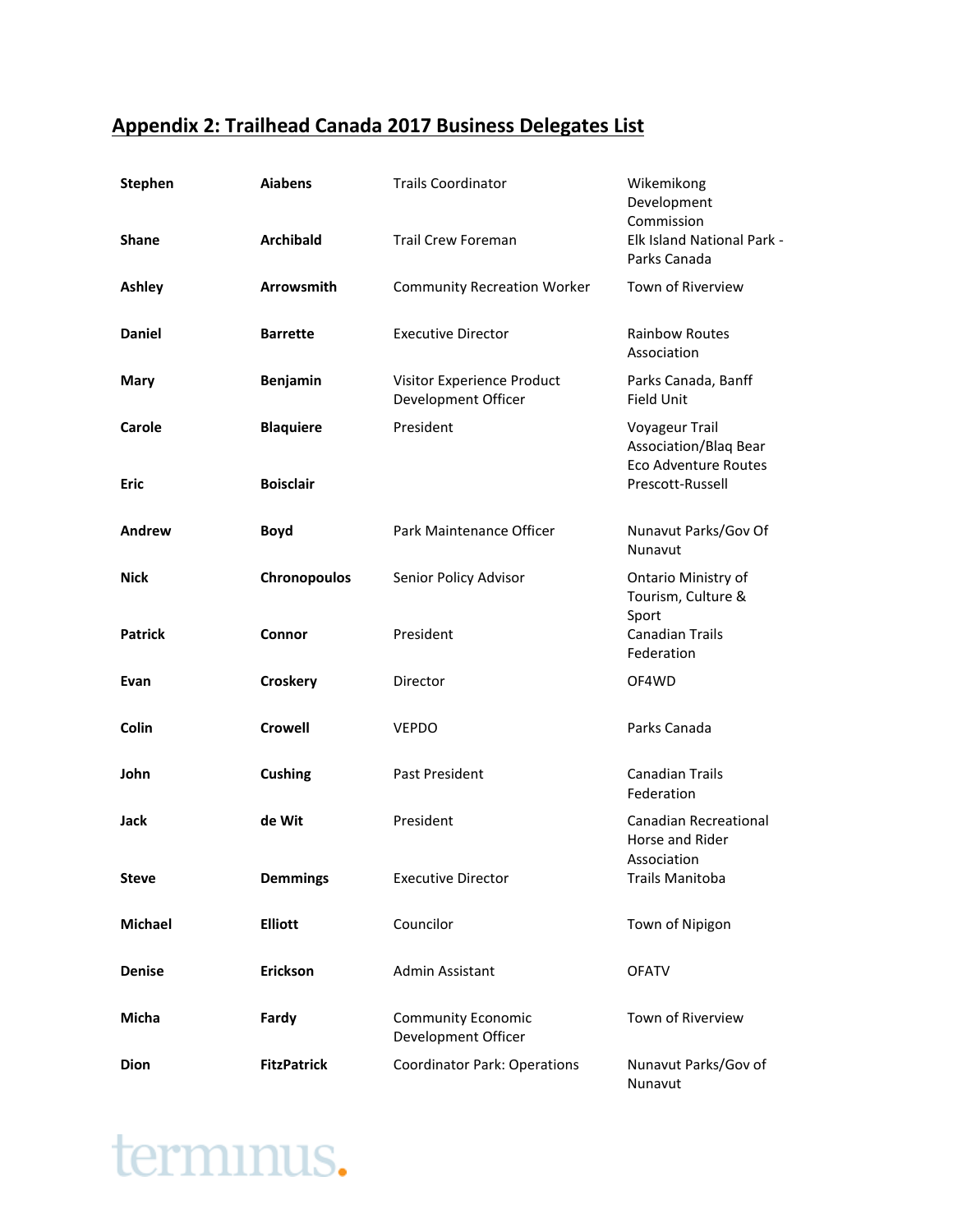| <b>Kristen</b>   | Gabora            | <b>Trail Development Manager</b>                      | <b>Trans Canada Trail</b>                                  |
|------------------|-------------------|-------------------------------------------------------|------------------------------------------------------------|
| Pier-Luc         | Gagnon            | <b>Trail Development Manager</b>                      | parcs canada                                               |
| <b>Kim</b>       | Goodman           | <b>Recreation Coorindator</b>                         | Twp Leeds and the<br>Thousand Islands                      |
| <b>Michael</b>   | Goodyear          | Trail Development Manager,<br>Eastern Canada          | <b>Trans Canada Trail</b>                                  |
| <b>Caitlin</b>   | <b>Harrigan</b>   | Senior Project Manager,<br><b>Greenspace Planning</b> | <b>Toronto and Region</b><br><b>Conservation Authority</b> |
| Jon              | Heshka            | <b>Associate Professor</b>                            | <b>Thompson Rivers</b><br>University                       |
| <b>Rob</b>       | Hingston          | Visitor Experience Officer                            | <b>Gros Morne National</b><br>Park/Parks Canada            |
| <b>John Paul</b> | <b>Jackson</b>    | Councilor                                             | Twp Leeds and the<br><b>Thousand Islands</b>               |
| Poul             | Jorgensen         | <b>Executive Director</b>                             | New Brunswick Trails<br>Council Inc.                       |
| <b>Marlaine</b>  | <b>Koehler</b>    | <b>Executive Director</b>                             | Waterfront<br><b>Regeneration Trust</b>                    |
| Marie-Noëlle     | Lanthier          | Board member                                          | Prescott-Russell<br><b>Recreational Trail</b>              |
| Peter            | Leblanc           | sales                                                 | sportechnic 2000                                           |
| Marc             | Leger             | <b>Trails Project Manager</b>                         | Parks Canada                                               |
| Saul             | Lipton            |                                                       | Saskatchewan Trails<br>Association                         |
| <b>Blaise</b>    | <b>MacEachern</b> |                                                       | Nova Scotia Trails                                         |
| Andrew           | Macpherson        | Manager, Environmental & Parks<br>Planning            | City of London                                             |
| Alex             | Man               | Geological Engineer/Trail<br>Designer                 | Scatliff+Miller+Murray                                     |
| <b>Chris</b>     | <b>Mark</b>       | Director Parks Open SPace                             | Town of Oakville                                           |
| Jeremy           | <b>McCall</b>     | <b>Executive Director</b>                             | <b>Outdoor Recreation</b><br>Council of BC                 |
| Geoff            | <b>McVey</b>      | <b>Forest Manager</b>                                 | United Counties of<br>Leeds and Grenville                  |
| <b>Mike</b>      | <b>Muldoon</b>    | <b>Forest Trails Coordinator</b>                      | Northumberland County                                      |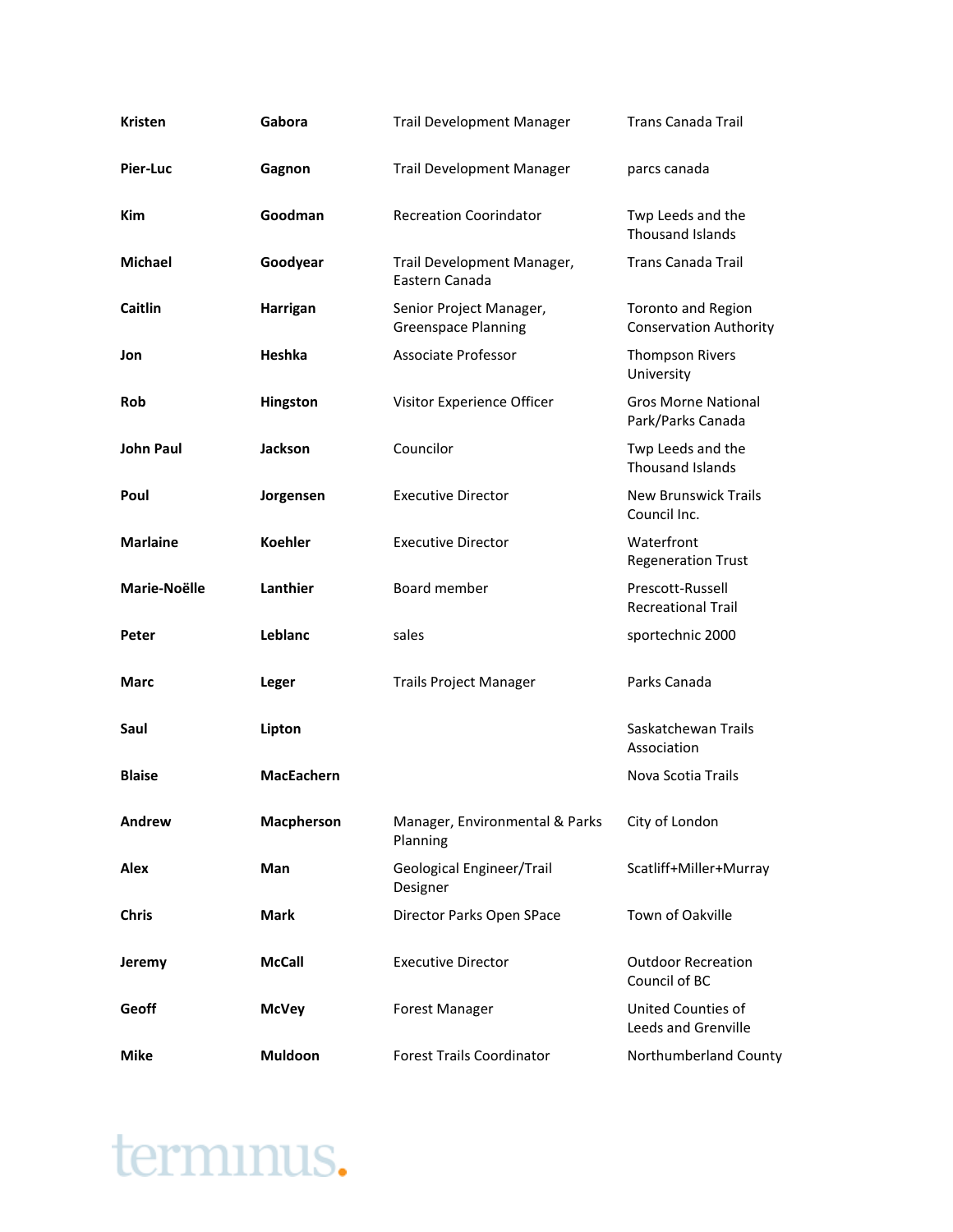| Bill           | <b>Munghall</b>      | <b>Board Member</b>                          | <b>Ontario Trails Council</b>        |
|----------------|----------------------|----------------------------------------------|--------------------------------------|
| <b>David</b>   | <b>Naulls</b>        | Councillor                                   | <b>Wollaston Township</b>            |
| <b>Monica</b>  | <b>Osterhout</b>     |                                              | Parks Canada                         |
| <b>Beth</b>    | <b>Pattillo</b>      |                                              | <b>NS Trails</b>                     |
| Sharon         | <b>Pickthorne</b>    |                                              | Horse Council BC                     |
| <b>Mathieu</b> | Roy                  | National Director of Trail                   | <b>Trans Canada Trail</b>            |
| Neil           | Shuttleworth         | <b>Trail Project Manager</b>                 | <b>Trails BC</b>                     |
| Al             | <b>Skucas</b>        | Rockies/Kootenays Director                   | <b>Trails BC</b>                     |
| <b>Brett</b>   | Smith                | Product Development Officer                  | Parks Canada                         |
| Juanita        | Spence               |                                              | City of Edmonton                     |
| Linda          | <b>Strong-Watson</b> | <b>Executive Director</b>                    | Alberta TrailNet Society             |
| Wayne          | <b>Terryberry</b>    | <b>Outdoor Recreation Coordinator</b>        | <b>McMaster University</b>           |
| <b>Steve</b>   | <b>Vines</b>         | <b>Trails Consultant</b>                     | Communities, Culture<br>and Heritage |
| Luke           | Wassegijig           | Tourism manager                              | <b>WDC</b>                           |
| Dennis K.      | Webb                 | Treasurer                                    | <b>CTF</b>                           |
| Loren          | Winnick              | Board Member/Director CTF                    | Alberta TrailNet                     |
| Peter          | Wood                 | President                                    | OF4WD                                |
| Lora           | Woolner              |                                              | Independent                          |
| AJ             | <b>Strawson</b>      | <b>Executive Director</b>                    | <b>IMBA Canada</b>                   |
| Barb           | Szychta              | VP, Risk Management Services                 | Frank Cowan Company                  |
| Carol          | <b>Oitment</b>       | Senior Policy Advisor, Sport &<br>Recreation | Province of<br>Ontario/Ministry of   |

Tourism, Culture and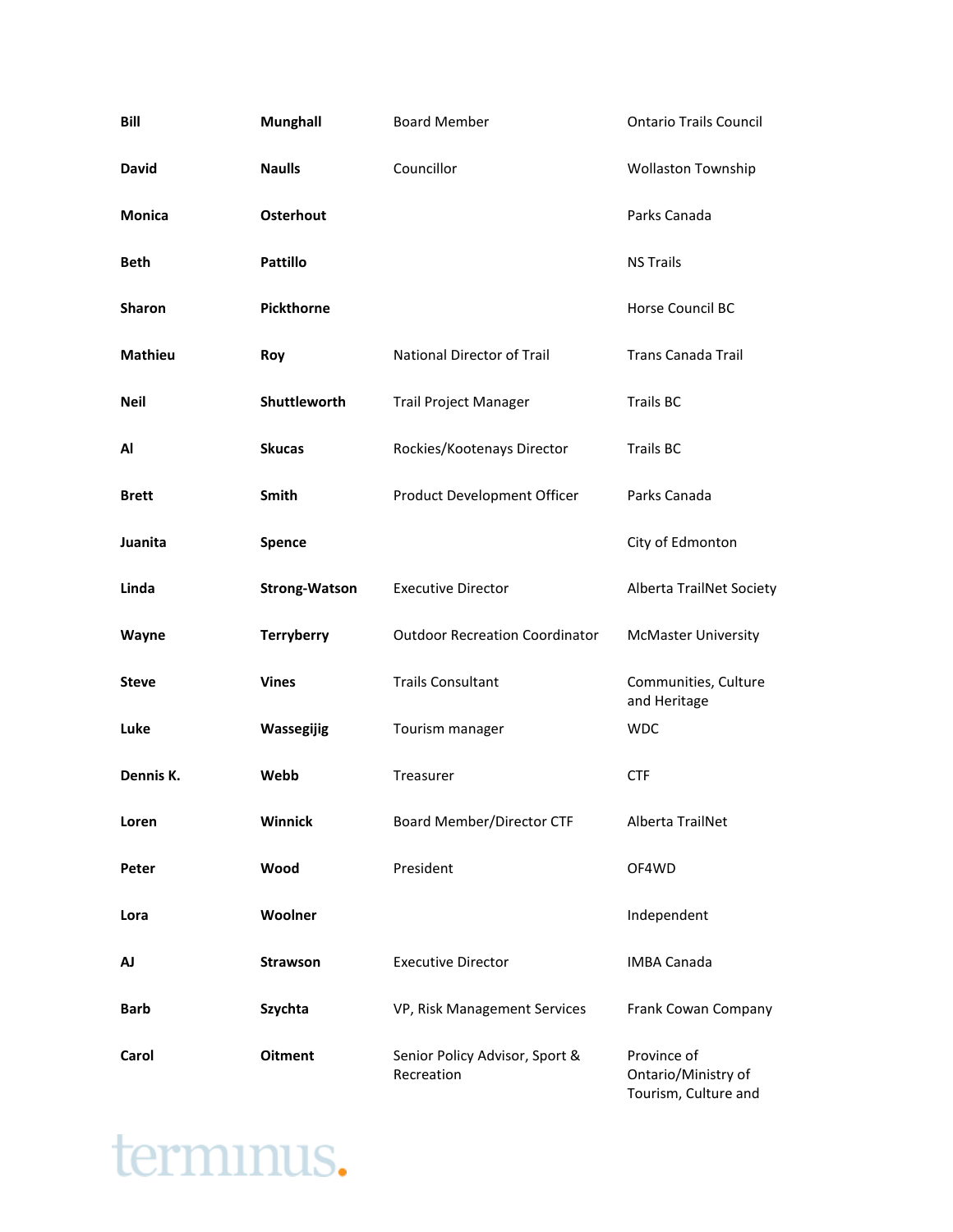Sport

| Carolyn              | <b>Richards</b>                 | President                                            | Kawartha ATV<br>Association                                                                  |
|----------------------|---------------------------------|------------------------------------------------------|----------------------------------------------------------------------------------------------|
| Dave<br><b>David</b> | <b>Millier</b><br><b>Miller</b> | Chair<br><b>Executive Director</b>                   | Motorcyclist<br>Confederation of<br>Canada<br>Algonquin to Adirondack<br>Collaborative (A2A) |
| <b>Deanna</b>        | <b>Cheriton</b>                 | Supervisor, Greenspace<br>Conservation               | <b>Toronto and Region</b><br><b>Conservation Authority</b>                                   |
| <b>Dennis</b>        | <b>Burns</b>                    | <b>Executive Director</b>                            | Snowmobiling                                                                                 |
| Garth                | Potruff                         | Owner Operator                                       | <b>Grand River Rafting</b>                                                                   |
| <b>Holly</b>         | Woodill                         | Volunteer                                            | <b>NSTrails</b>                                                                              |
| Jane                 | <b>McCulloch</b>                | Principal                                            | <b>Terminus Consulting</b>                                                                   |
| Jérôme               | Pelland                         |                                                      | Sentiers Boreals                                                                             |
| Julia                | <b>Barnes</b>                   | Senior Policy Advisor                                | Ministry of<br>Transportation of<br>Ontario                                                  |
| <b>Kirsten</b>       | Spence                          | Project Coordinator                                  | Marathon Economic<br>Development                                                             |
| Louis                | Carpentier                      | Directeur, Developement Route<br>verte               | Vélo Québec                                                                                  |
| Mark                 | Schmidt                         | Visitor Experience Infrastructure<br>Advisor, Trails | Parks Canada                                                                                 |
| <b>Michael</b>       | <b>Haynes</b>                   |                                                      | none                                                                                         |
| Michel               | <b>Blais</b>                    | <b>Trail Specialist</b>                              | Parks Canada                                                                                 |
| Oksana               | <b>Buhel</b>                    | <b>Manager Rider Federations</b>                     | Canadian off Highway<br><b>Vehicle Distributors</b><br>Council                               |
| Paul                 | Ronan                           | <b>Executive Director</b>                            | <b>Ontario Parks</b><br>Association                                                          |
| <b>Robert</b>        | Ramsay                          | President                                            | <b>COHV</b>                                                                                  |
| Serge                | Joly                            |                                                      | Prescott-Russell<br><b>Recreation Trail</b>                                                  |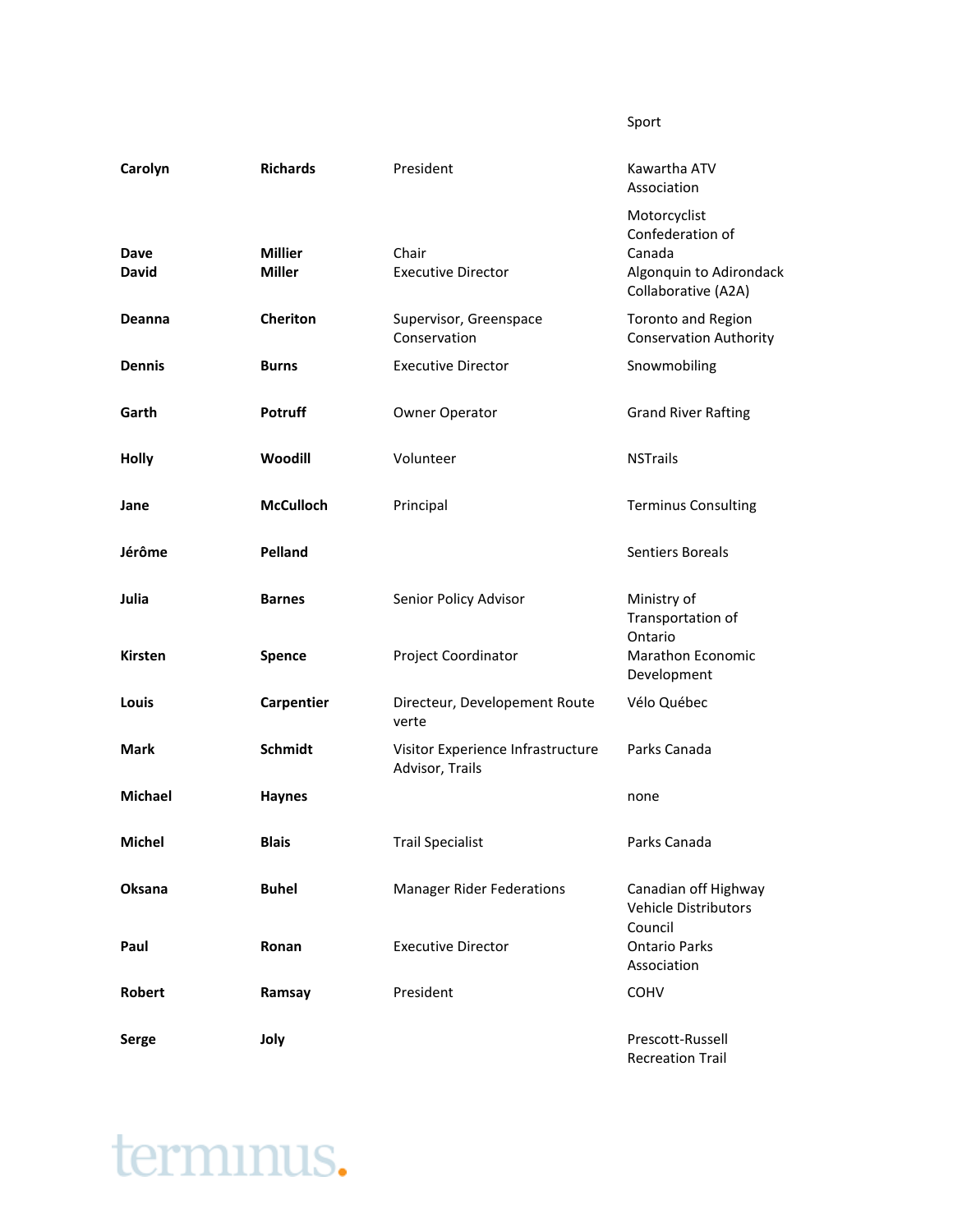| Terri            | <b>LeRoux</b>     | <b>Executive Director</b>                             | <b>Credit Valley</b><br>Conservation<br>Foundation |
|------------------|-------------------|-------------------------------------------------------|----------------------------------------------------|
| Véronique        | <b>Pelletier</b>  | Visitor Experience Infrastructure<br>Officer - Trails | Parks Canada                                       |
| Wayne            | Daub              | <b>General Manager</b>                                | All Terrain/Quad Council<br>of Canada              |
| Zane             | <b>Davies</b>     | <b>Trail Professional</b>                             | TREADscape                                         |
| <b>Tennessee</b> | <b>Trent</b>      | <b>Trails Manager</b>                                 | <b>Recreation Sites and</b><br><b>Trails BC</b>    |
| Akaash           | Maharaj           | Presenter                                             |                                                    |
| Art              | Ash               | <b>Executive Director</b>                             | Ontario Federation of<br><b>Trail Riders</b>       |
| Bill             | Goulding          | Principal                                             | Sustainable Trails                                 |
| <b>Bruce</b>     | <b>Devine</b>     | Manager                                               | <b>National Capital</b><br>Commission              |
| Dave             | Read              |                                                       | East Coast Greenway<br><b>USA</b>                  |
| Jamie            | <b>Stuckless</b>  | ED                                                    | Share the Road                                     |
| Jeff             | Jackson           | PhD                                                   | Algonquin College<br>Faculty                       |
| Jesse            | Schnobb           |                                                       |                                                    |
| <b>Michael</b>   | <b>Nadler</b>     | <b>VP Externa Rekations</b>                           | Parcs Canada                                       |
| Randy            | VanDerStarren     |                                                       |                                                    |
| Alex             | <b>Brodka</b>     | <b>RPN</b>                                            | <b>McMaster University</b>                         |
| <b>Krupesh</b>   | Patel             | <b>Business Development</b>                           | <b>McMaster University</b>                         |
| Hoda             | Kaneli            | M.A.                                                  | <b>McMaster University</b>                         |
| Allen            | <b>MacPherson</b> |                                                       | <b>TCTO</b>                                        |
| Jennifer         | <b>McCourt</b>    | ED                                                    | <b>Discovery Routes</b>                            |
| Judi             | Varga-Toth        | ED                                                    | Cycle Canada                                       |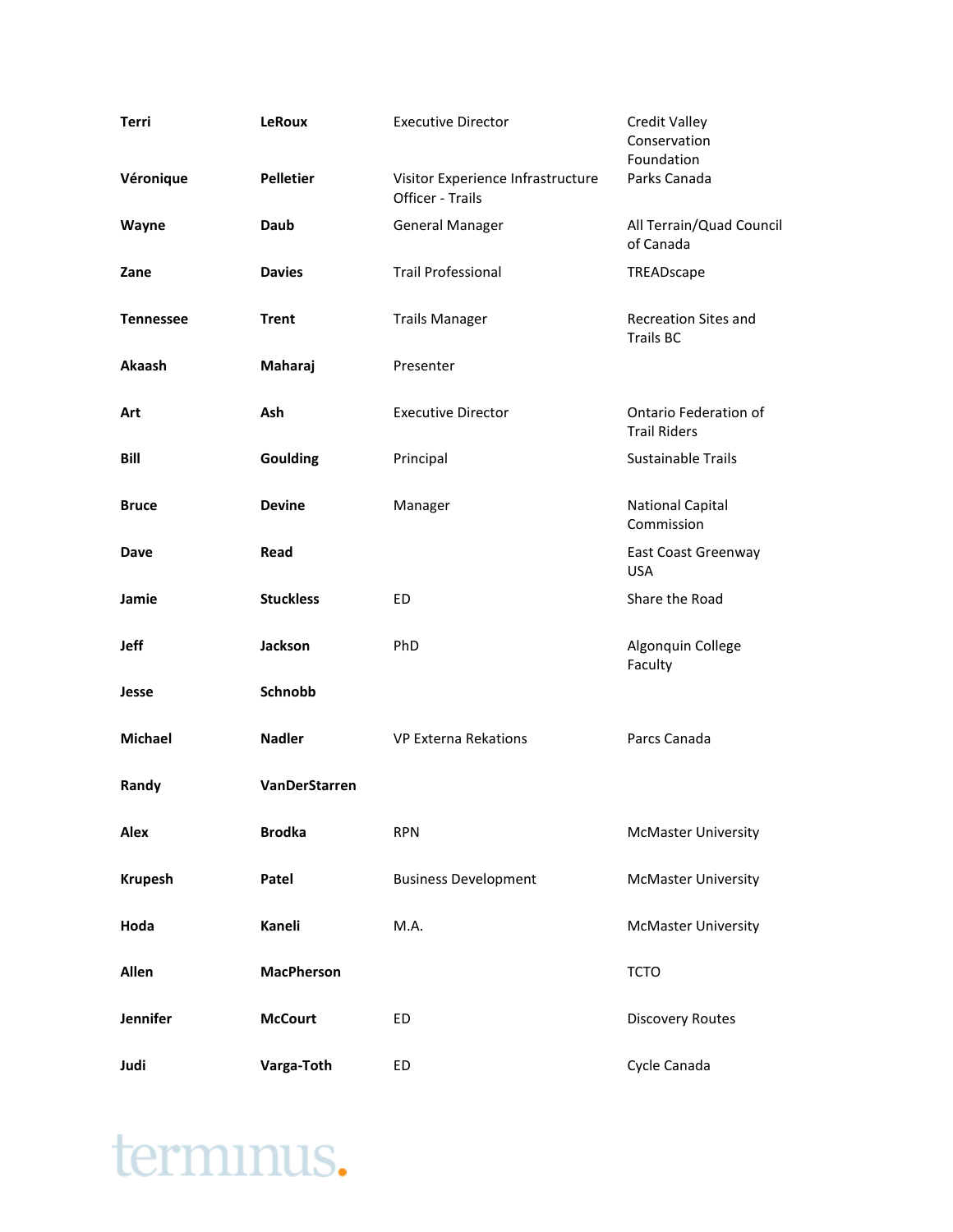| Lori                | Spence            |                                 | <b>Trans Canada Trail</b>                |
|---------------------|-------------------|---------------------------------|------------------------------------------|
| Wesley              | Little            |                                 | <b>Trans Canada Trail</b>                |
| <b>Allen</b>        | <b>MacPherson</b> |                                 | <b>Trans Canada Trail</b>                |
| Chantal             | Ladouceur         |                                 | <b>Trans Canada Trail</b>                |
| <b>David</b>        | <b>Batchelor</b>  |                                 | <b>Trans Canada Trail</b>                |
| Jean-Francois       | Girard            |                                 | <b>Trans Canada Trail</b>                |
| Jonathan            | <b>Allen</b>      | <b>Undisclosed</b>              |                                          |
| <b>Kelly</b>        | <b>Williams</b>   | <b>Undisclosed</b>              |                                          |
| Lesley              | Cassidy           | <b>Undisclosed</b>              |                                          |
| <b>Marie-France</b> | Lajeunesse        | <b>Undisclosed</b>              |                                          |
| <b>Nathalie</b>     | <b>Beaulieu</b>   | <b>Undisclosed</b>              |                                          |
| <b>Norm</b>         | Ruttan            | <b>Undisclosed</b>              |                                          |
| Simon               | Rozon             | <b>Undisclosed</b>              |                                          |
| Visnja              | Zaborski          | <b>Undisclosed</b>              |                                          |
| Jason               | <b>Davis</b>      | <b>County Forest Management</b> | Renfrew County,<br>Ontario               |
| Carmen              | Goold             | Regional Advisor                | Ministry of Citizenship &<br>Immigration |
| Don                 | Watson            |                                 |                                          |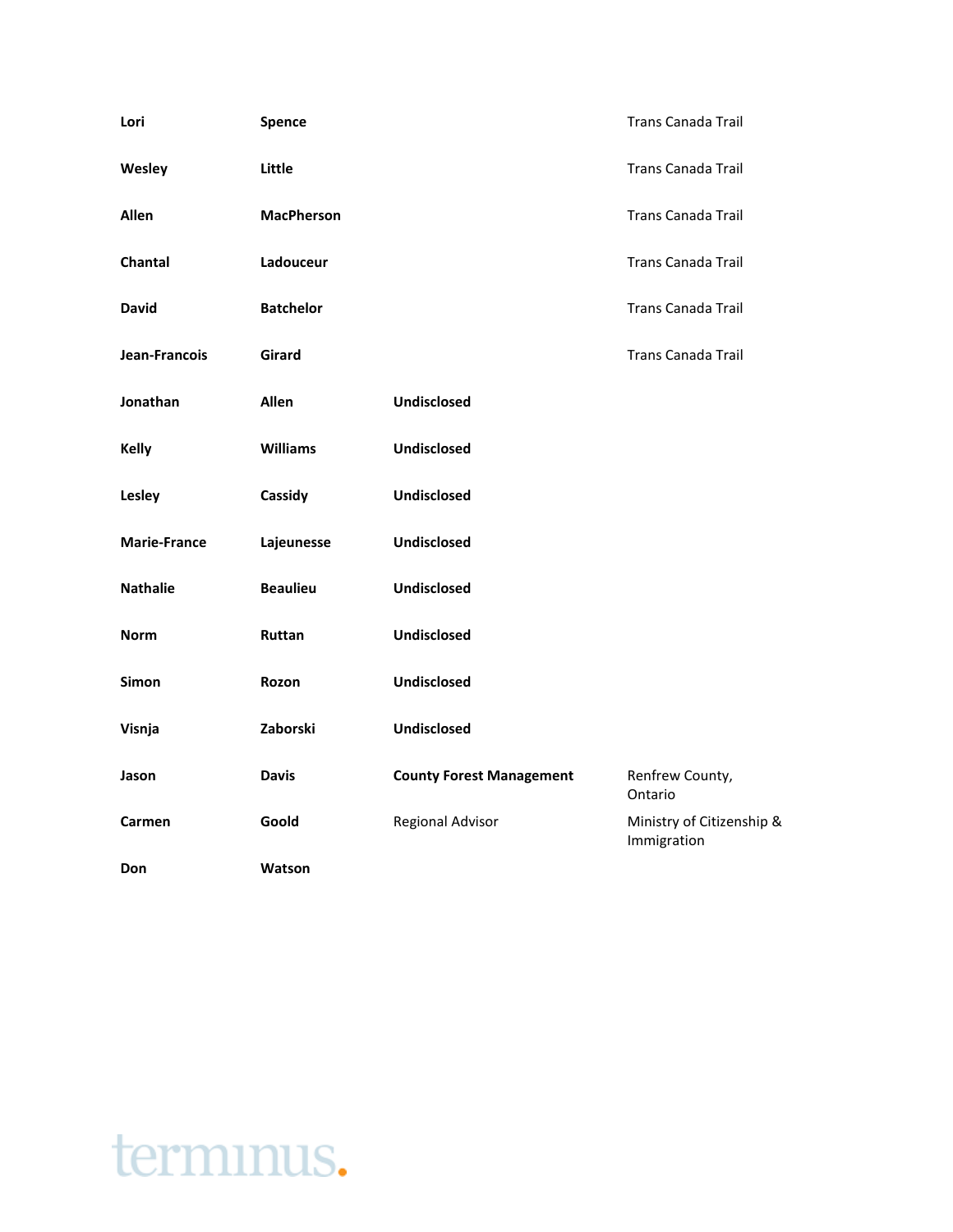## **Appendix 3: Trailhead Canada 2017 Discussion Notes**

## 1. POLICY:

What Policy Issues Need to be addressed at the National Level

- Funding
	- o A funding model for trail management organizations
	- o Proportional funding mechanism
	- o Sources declared ad sustained
	- $\circ$  Non-competitive based on known services and characteristic need profile, i.e 10km of hiking same as 10km of canoe? Explanation chart(s).
	- o Consistent Funding (dedicated budget), long term (sustainable)
	- o Ongoing maintenance and operating funding (not just initial capital)
	- $\circ$  Ability for smaller groups to apply for infrastructure funding (more accessible and more regular).
	- $\circ$  Resources for smaller groups to help apply for funding (help with applications so that they have the same advantages as larger groups).
	- o Emergency infrastructure funding pool (ie for extreme weather/ flooding
	- $\circ$  Tie trails into the complete economic package so that they understand the value of dedicating funding (toolkit with key messaging)- this would really help people on the ground or volunteers having these conversations.
	- o Better quantify/ monetize ecosystem services
- Collaboration
	- o Ability of national trails stakeholders to work together (cooperation)
	- o Broader range of user groups
	- o Including and engaging new Canadians
	- o Advisory group of users (not just professionals)
	- o National trail system (different groups can work towards and feed into) for example, we have a national highway system
	- $\circ$  Discussions on understanding the differences in needs and realities across various regions
- Access
	- o Access to public lands (many customary user groups have been using specific lands and will no longer be able to do so)
	- o Right to roam legislation (rights for land owners)
	- $\circ$  Negotiating / re- negotiating leases (for example trails on via rail land), support so that we can maintain access
- **Planning** 
	- $\circ$  Local/ regional planning that aligns with provincial and then national planning
	- o mechanisms for planning should be consistent at the national level
	- o ability for all voices to be heard at the national level
- Liability
	- o Incentive for landowners to keep trails open
- Volunteers

erminus.

o Consistent approach to recruit/ engage, train, and retention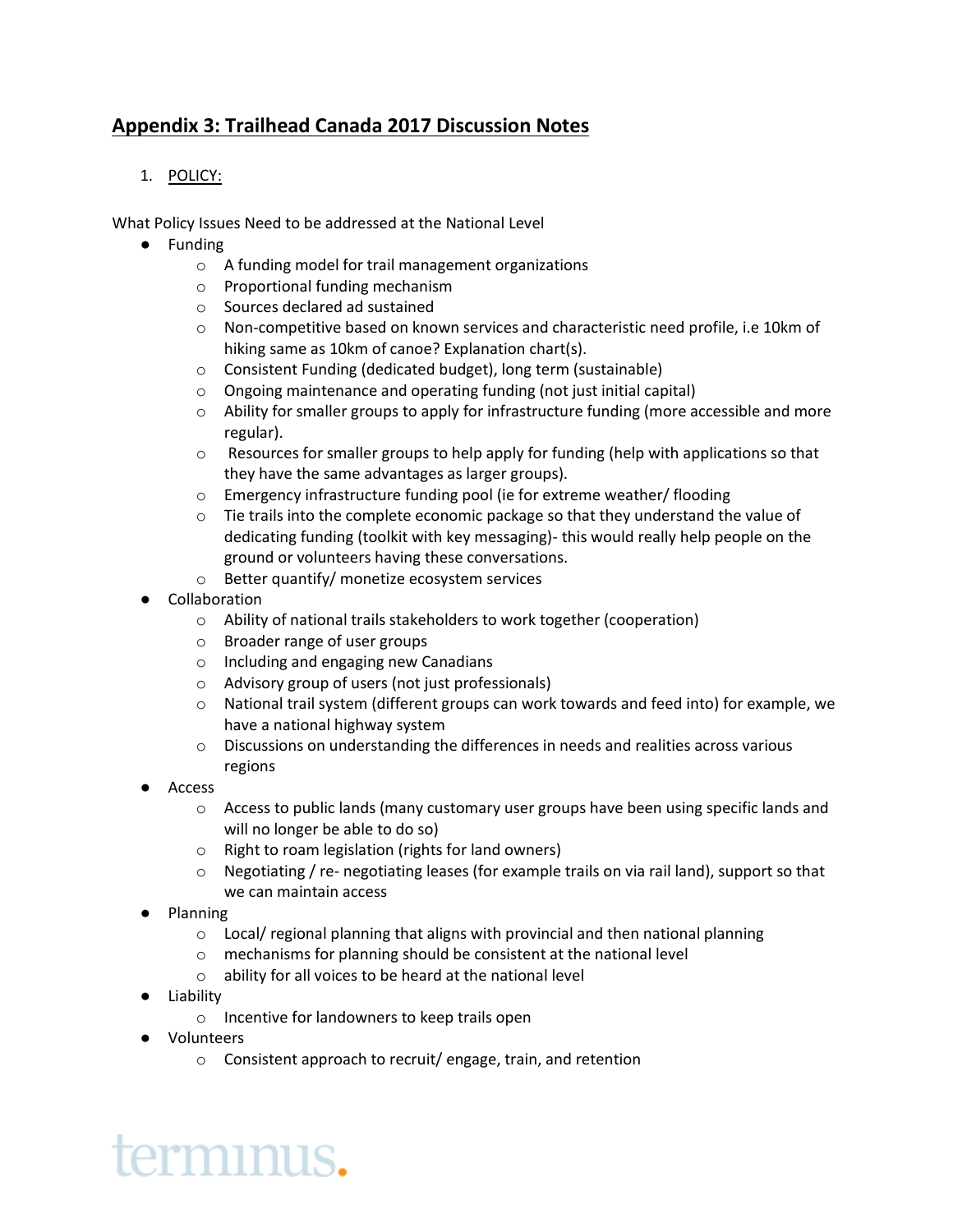What policy issues are better to be handled at the provincial/ territorial level

- Access to crown land and property
- Liability
- Education and training
- Municipal conferences: get trails on the agenda
- Designation of provincial trails (i.e. Bruce Trail), certification/ recognition of specific trail (legislated as provincial trails)
- Consistent signage etc. across province then harmonize at the national level
- Funding
- Explore rail trails on a national level
- Municipalities with dedicated staff for trails development

How can they integrate with a National Trails Policy?

- Align other national plans (ie parks, transportation etc.) and policies with the National Trails Policy
- Trails on the agenda at other national conferences
- If they are, i.e. roads and Active Transportation these groups need to fit and support both the National Trails Policy and the Canadian Trails Federation
- Consistent approach to taxation / disposition for land owners

How do trails groups currently use existing policy/ legislations in their planning? How could these better serve us in the interest of trails?

- Inventory of existing policies (align provincial and national)
- Policies need to be reviewed under the light of expanding and emerging trails issues
- Greater awareness of environmental impacts
- Healthy living policies (tap into that)
- Connecting Canadians (to their landscape and country)
- Getting trails onto the national infrastructure list
- Greater awareness and education to government officials on ecosystem services (so they understand the importance)
- Enable policies under emergency situations
- Federal youth policies
- First nations engagement
- Elect people who are already "trail friendly"
- Marketing and promotion overlap considerations (competing organizations)
- **Organize our national voice at the trails level (who is the leader?)**
	- o This leader needs to help identify the gaps
- Tourism policies (what is our voice on trails and tourism)
- Policies need to be future driven (based on upcoming trends, not past or current trends)preparing (based on trends) for increased use down the road (long term vision)
- Ensuring trails are incorporated into all official master plans/ strategic plans
- Federal government relations strategy (at the national level)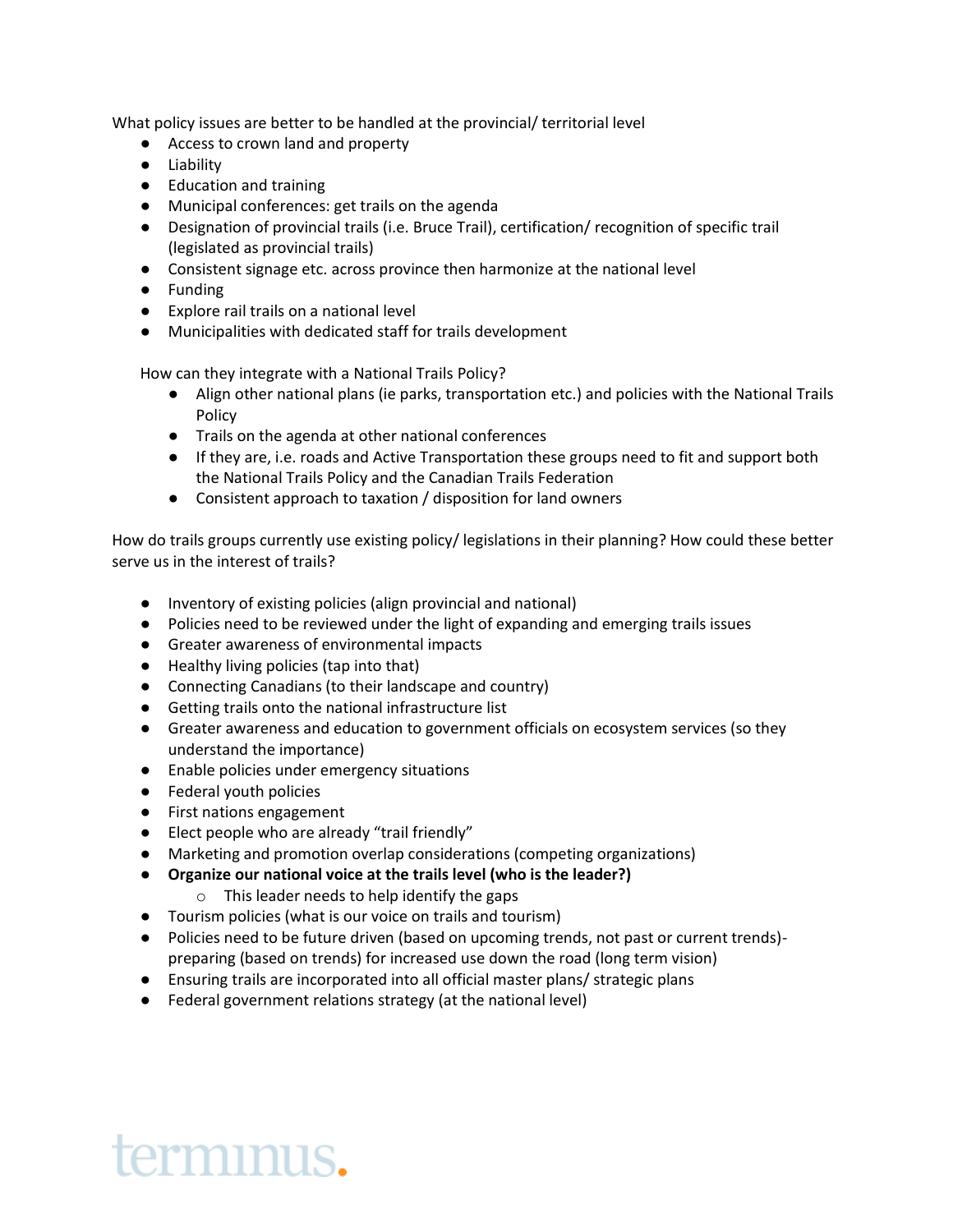## **PRIORITIES**

- Inventory of all Provincial/Territorial and Federal policies/legislation related to trail development
- What are the gaps in the existing policies/legislation that would facilitate the development of trails?
- Determine efficiencies that can be developed to allow for a more streamlined approach to dealing with policies/legislation?
- Provide assistance to trail organizations on how to navigate the various policies/legislation and to determine whether they to do an assessment or get a permit (a screening tool perhaps?)
- Bring a wide-variety on non-traditional stakeholders to be engaged in the development of a national trail policy: Indigenous, LGTBQ2, tourism professionals, economic development agencies, health and wellness sector, youth, new Canadians, priority communities (poverty reduction), etc.
- Create strategic alliances with organizations such as the Federation of Canadian Municipalities, CN, CP, Canadian Tourism Commission (Destination Canada?), etc.

## 2. ACTIVE TRANSPORTATION

What are the common limitations regarding national transportation policies that you have encountered in active transportation planning process?

- Inconsistent funding and funding in just short spurts. Often there is time constraint (tight funding deadlines) and not sustainable (ongoing).
- Getting message out to smaller rural communities that need to be engaged through education of local communities.
- Limitations in terms of railways which are a real barrier to trail connectivity. Its near impossible to get crossing across railways unless you really know who to talk to and is federally connected
- No representation at federal get on FCM agenda so its brought to their notice
- Funding infrastructure is urban oriented. You can't reduce carbon foot print in rural like in urban area
- Cannot find matching funds
- Lack of resource capacity and knowledge to access the funding. Things coming in stay at high level, people working at smaller centers don't see that. Or the process is so difficult that the average person has trouble navigating it
- Nobody wants to take responsibility on trails.
- If you make active transportation on multi use transportation a given requirement, it's a new risk management issue and a fuzzy line on how to effectively do that?

Have you encountered issues related to trail building that are impacted by existing national policies/acts?

- Environmental assessments
- National building codes trying to force it into trail building
- When bridges are being replaces its federal or provincial money, but if you want a bike lane across it the money needs to come from local communities. So the federally isn't investing in active transportation cus they are saying that you need to pay for it as a local community group
- Default position is that active transportation is designed into the structure especially international connections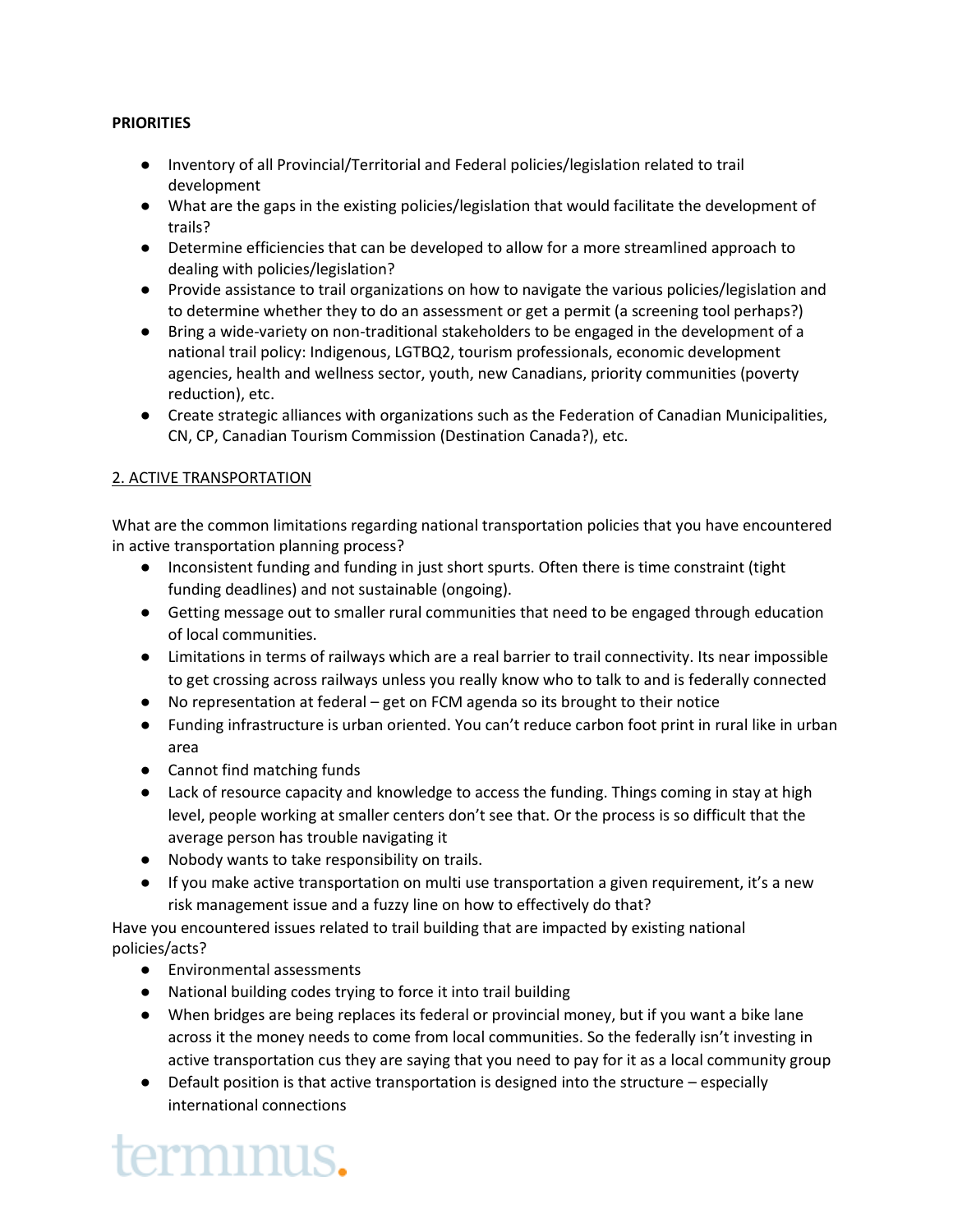How do you address conflict on trails (regardless of user groups)?

### ● **PRIORITIES**

Distinguish differences/similarities (commonalities) between Active Transportation and Trails- where do they overlap and where are they completely independent of each other

Develop relationships with the Federation of Canadian Municipalities (FCM) and other provincial/territorial municipal organizations

Develop relationship with planners associations and professional engineering associations (to name a few)

## 3. RISK MANAGEMENT

What are the key risk management issues?

- Cell phones don't always work in remote areas
- Medical attention is not as quick in some places (how do we communicate this to people and also connect to emergency services better)
- Inexperience
- Not knowing personal limits
- User behaviour (feeling entitled)
- User unawareness of other users' needs
- Occupiers liability act (some provinces have it, some don't)
- Water management
- Infrastructure guidelines (realistic) that can guide small trail groups
- Understanding managing risk for volunteers (and duty of care)
- Multi use trails (can be risky)
- Trail user etiquette (off leash dogs)
- New technologies (false sense of security), apps having updated information online
- Disconnect between how trail is promoted and what the reality of the trail is
- Newcomers (etiquette)

What can we do to mitigate these risk issues? Who does these things? How?

- More tradeshows that cross over user groups
- Education (national policy to push it at all trailheads- standardize nationally)
- Running signage through groups that are NOT trail users (to ensure our signs are easy to understand for everyone)
- Better processes between transportation systems
- Province helping to provide insurance (partnership for recognized groups)
- Help people understand WHY certain trails are closed
- Need to quantify things like (dogs off leash, EMS calls etc) and find a way to keep a count
- Leveraging other information collectors (ie hospitals, ems, insurance companies)
- Create heat maps of risk exposure
- What can we do to capture rates of incidents?
- Know your data and how you plan to use it
- Identification and assessment of risk on trails (not necessarily through counts of incidents)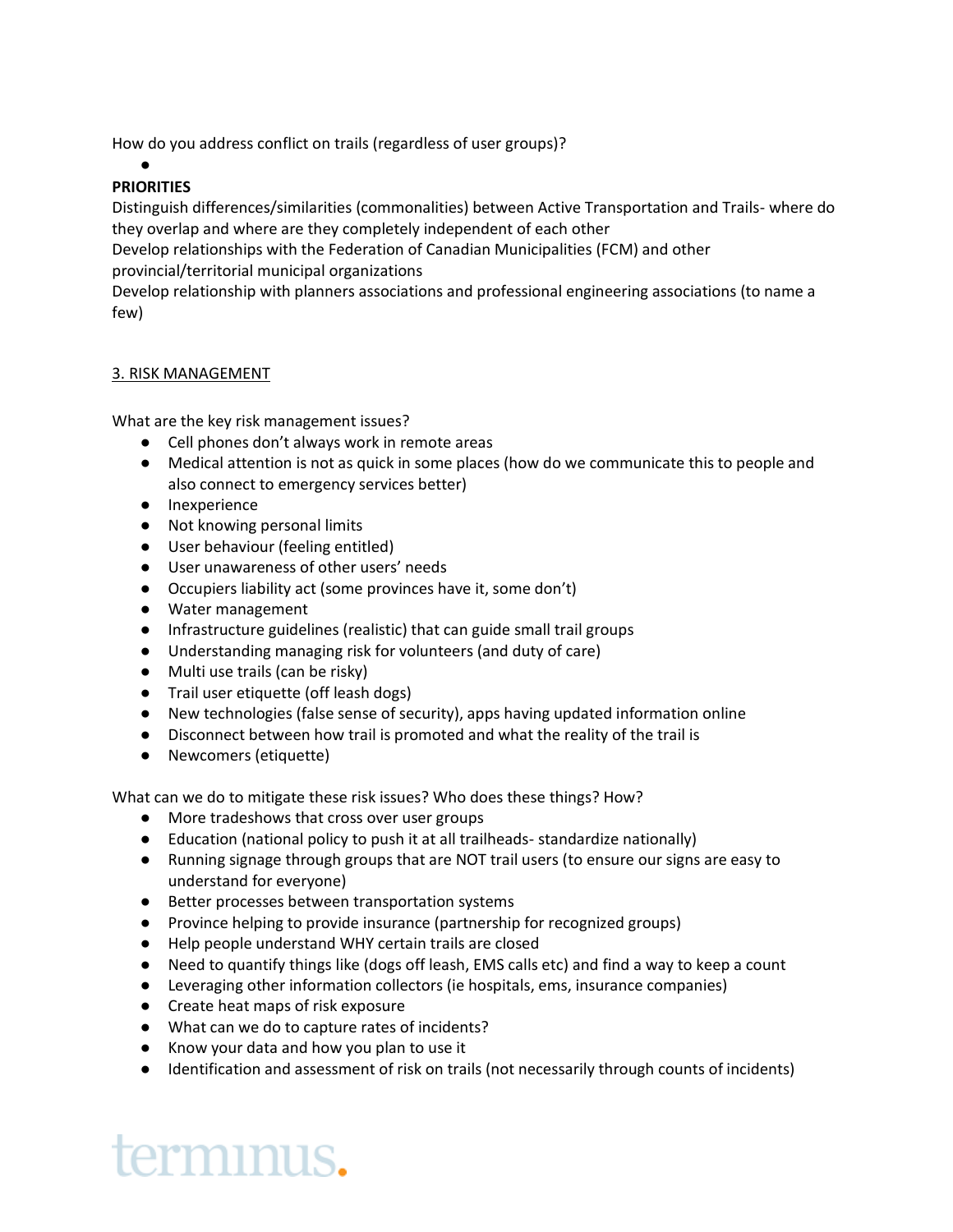● Need to investigate risk from the perspective of kids- delivered through education system (because occupiers liability act doesn't cover children)

How can you remove the impediments to enacting risk solutions?

- A coordinated funded, education plan for trail managers and user groups identifying and resolving trail risk
- Pre-education process included, the why people should engage in risk abatement education, the how and then the completion of the education process
- An enactment process, those that have been educated are enabled to implement risk management, funded assessors, funded maintenance and repair, a call for dedicated budgets with the national policy funder providing 1/3, matching 1/3 local,, 1/3 provincial
- Collaboration, sharing information across provinces, on legislation and regulation that reduces risk exposure for trail and trail activity organizations
- One consolidated accredited process
- Better understanding legislative processes, and encouraging all provnces to adopt supportive legislation, such as Occupiers Liability Acts in each province, by each province as demanded by a national policy framework

## **PRIORITIES**

- A national policy directive on risk management
- Research and education on the true risk involved in building, managing, using and volunteering on trails.
- Better understanding on the protections builders/managers have from legislation and insurance in different provinces/territories (i.e. Occupier's Liability, BC (and NS, NB) insurance coverage for member organizations) and who is the most exposed
- to focus energies- so as to not let fear and paranoia drive actions
- Environmental Scan of all risk-related legislation and protection, and to develop and education program targeted at groups that manage trails. (this is definitely an opportunity for CTF to take the lead and contract out to experts)

## 4. TRAIL BUILDING

How should the role and value of trail professional be utilized more in trail development and training> legal requirement to include, better access to training in college, professional designation in Canada, etc.

- Don't need a designation, as its too much of a burden. But should have some form of education piece, more of a looser association so you can create a common knowledge so its easier for non trail people so you know what it is and how it is different
- Should have a certification through the association. It is not really cumbersome, but creates a standard.
- At PTBA (Professional Trail Builder Association) in US they have a 3 year mentoring process so that new members are mentored through the initial startup because there is such a strict code of standard that they want to make sure they properly learn it
- Bring trails professionals into the conversations to everyone else so that their perspective is understood. Few people outside of trails are doing trails the way we (trail builders) see trails.
- There needs a core certification to create a base standard. i.e. IMBA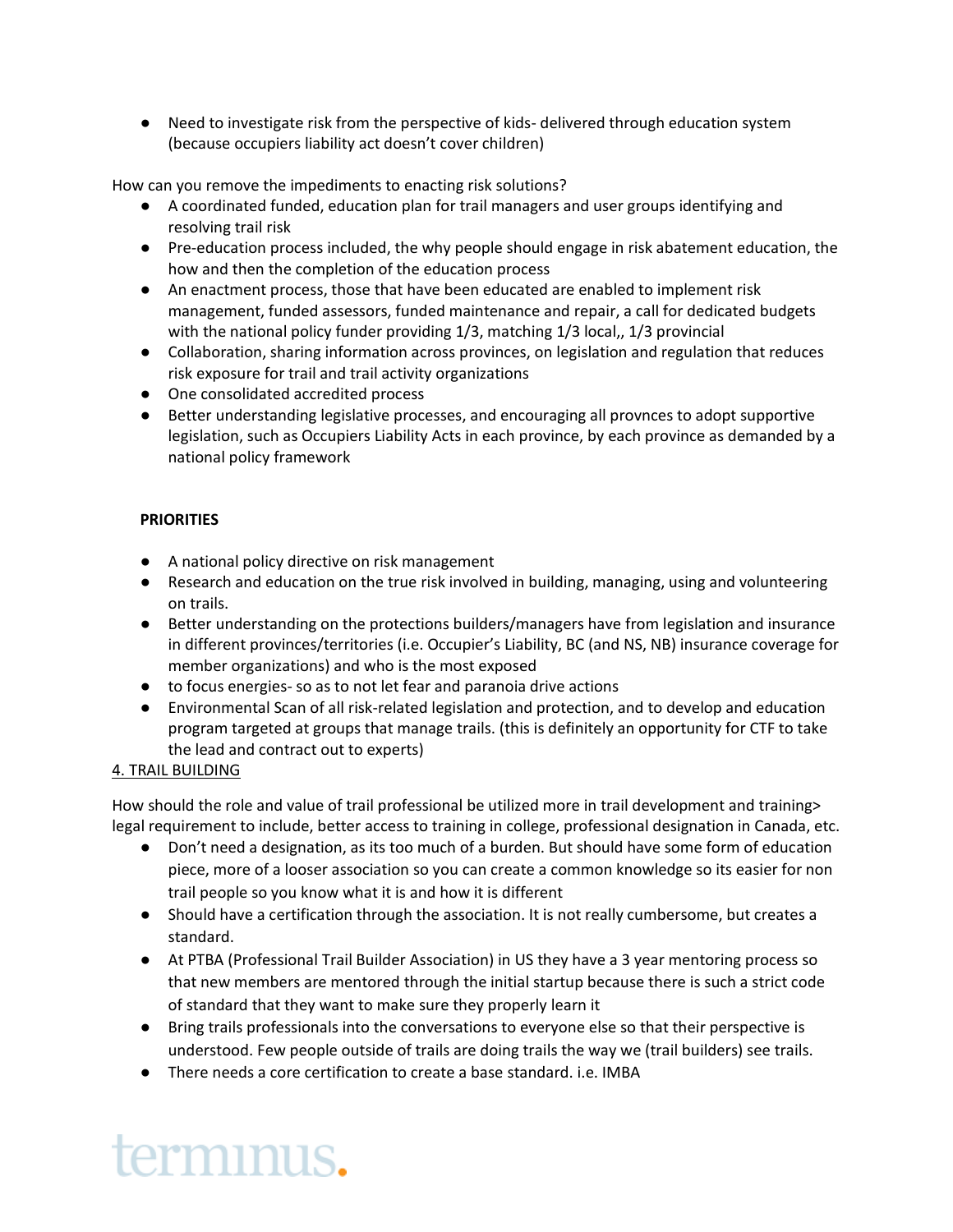● IMBA is the standard for mountain biking but not for all trails, need to create that overarching standard

Does your organization currently adopt any recognized trail standards?

- Changing from standard to guideline so it is not forced on groups. It's about educating people on how to do it right
- Sustainability should be the number one priority, if you waste all money on maintenance and can't expand trails it is pointless
- Be able to adapt to new innovations and trail user types
- Informative and appropriate signage that is uniform within sectors of trail users and nationally. Especially key signs that mark safety and big issues
- You have to educate people that use the guideline, they need to understand the guideline and how to use it
- The guidelines should go to the foreman of the groups not the manager. The guys that actually there. Because managers change all the time or they don't have on the ground knowledge. It's the guys that are on the ground, the foreman, that need to be taught these guidelines
- Trails needs to be a full-time job
- Distribution would have to be free so that its accessible

How are you accommodating a changing trail use with respect to accessibility, aging demographics and technology?

- In Ontario there is a standard that applies to new trails and rebuilding or upgrading old ones.
- Managing expectations of trails through technology, signage, education

## Other

- What is a trail definition?
- There is a discussion going on about standardizing terminology

### PRIORITIES

- Awareness of the need for trail building professionals by trail stakeholders
- Existing Trail building standards require a process of rationalization
- Education in these standards is needed
- Application of accepted standards and practices by educated practitioners in needed
- Once educated a certification or accreditation process is needed
- Professional education in trail building is needed for other professional builders with nonspecific trail building certification
- Funding for education is needed
- National and provincial applicability is required

## 5. TOURISM AND MARKETING

What needs to be done to build greater awareness around trails to increase usage?

- Wayfinding (signage, apps but also information to locals like gas stations)
- Tapping into a way to educate Airbnb's
- 3<sup>rd</sup> party consultation for the region (assess tourism needs)
- educating businesses near trails so they know trail user needs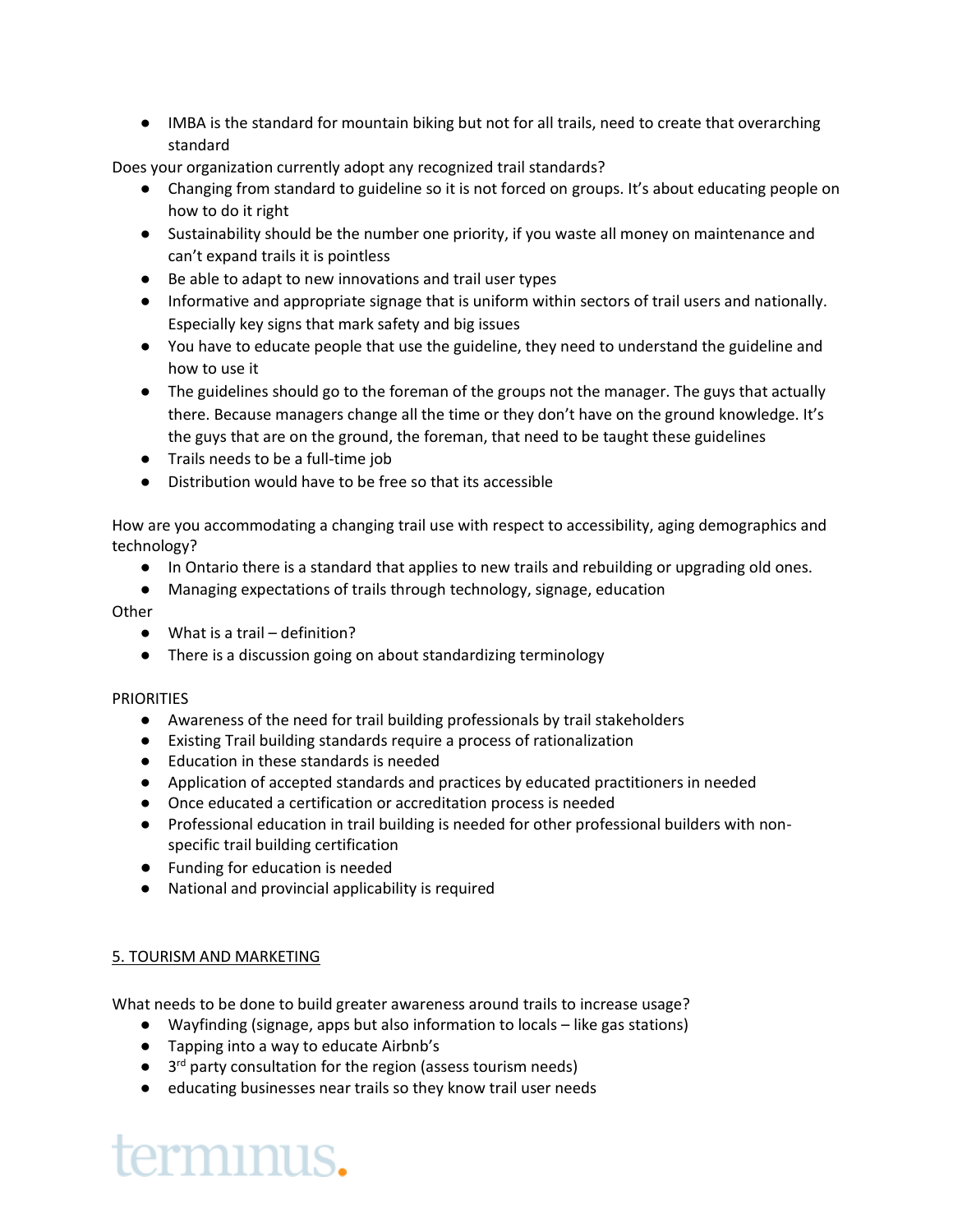- shifting how we access visitors (i.e. its hard if you aren't a service provider that is recognized on a place like trip advisor)
- better programming/ events that reach youth (art instillations, partnering with universities to bring areas with less footpath alive so that we can re-distribute people away from the more concentrated areas)
- education for hotels, tourism groups etc. to help fund trails that increase visitation
- encourage hotels to advertise proximity to trails
- social media influencers (create a nationwide # for twitter and then partner with influencers)
- leveraging colleges and universities (they can be innovative and resourceful)

Who do you feel should be the lead on promotion of trails in Canada? Or should this be done by respective provinces and territories?

- Destination Canada
- Communities with trails (promote their story and their trails-this passion shows through)
- Municipalities back up the marketing and promotion of trails (tools for municipalities to market trails)
- Groups like UNESCO, ParticipAction etc. who need trails to meet their goals should partner to promote trails
- Work with local destination marketing organizations to build a product that destination Canada can market internationally
- Promoting the activity (i.e. the snowmobiling, biking etc.) THEN the trail- people identify as a user first

How do we better educate decision makers on the value and benefits of trails?

- Toolkits
- Money for familiarization (FAM) tours
- marketing tools (i.e. availability of props for events)
- engaging ALL stakeholders, make trails everyone's issue (have policy makers and decision makers from health, economics, etc. AT our trailhead conferences
- organize the trails voice
- leveraging tourism data from regional tourism organizations
- engaging real estate professionals
- consistency/ standardized glossary of trails terms

## General Comments

- Not marketing the trail but the experience/use on the trail
- Trail builders are tourism operators
- Need to capture the excitement/passion of the trail experience
- need to know what we are messaging of the product
- Connect marketers to market the trail but need to know what information to bring forward

Key Action items from tourism section:

● education for marketers

terminus.

- include tourism in planning process for trail building and promotion (right from the start)
- capacity building within the service industry at large

## **PRIORITIES**

- develop a toolkit of existing apps/platforms for collecting trail metrics data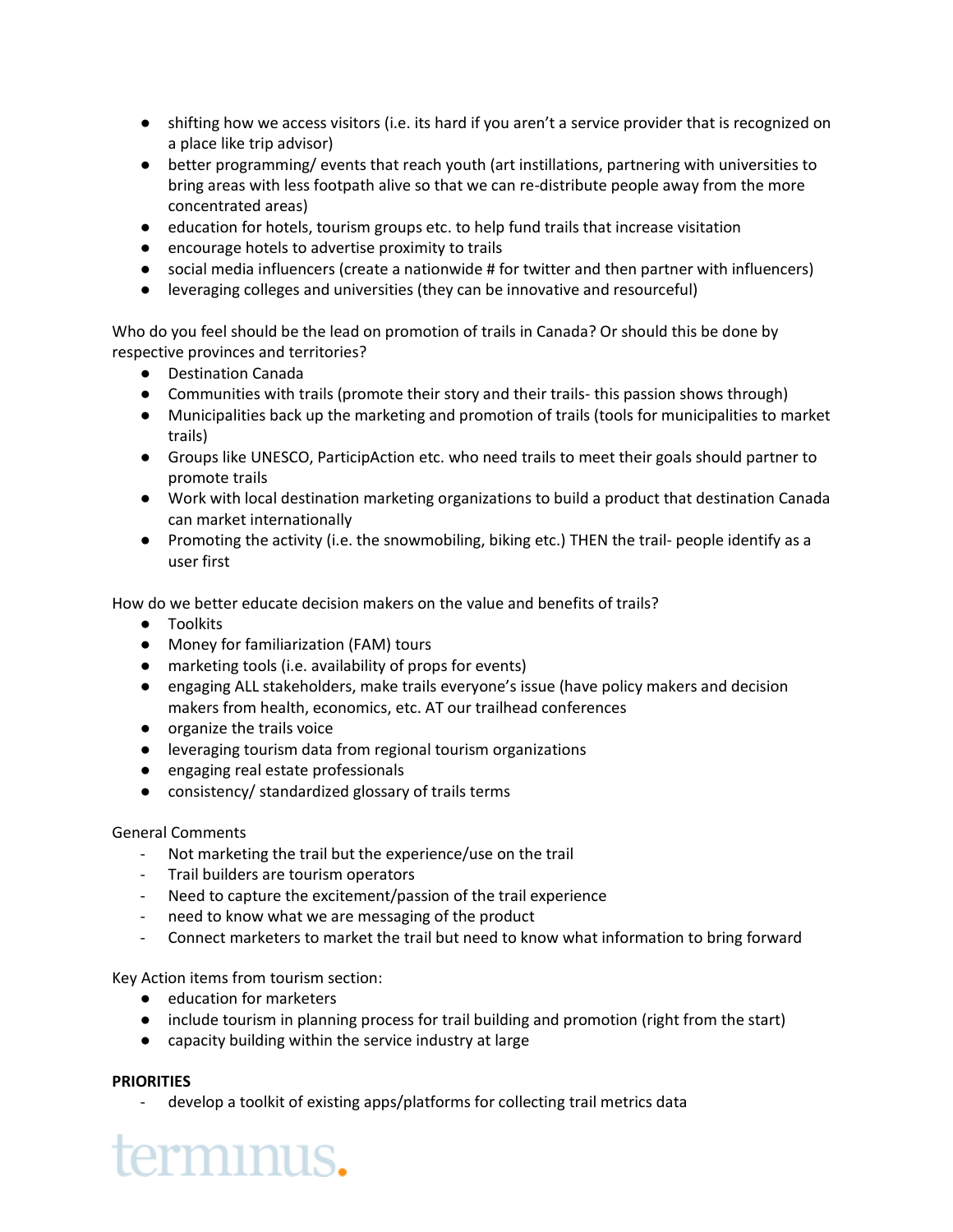- a checklist of information required to effectively market your trail.
- A platform to share resources a live library for the trails community
- Development of FAM Tours and business familiarization tours for trails and trail activities
- pool marketing resources through regions working with current platforms through provincial organizations like Ontario's RTO's.
- Increase communication between non-traditional partners
- development of a glossary of terms to standardize the Trail Community's language

## ACTIVE TRANSPORTATION

What are the common limitations regarding national transportation policies that you have encountered in active transportation planning process?

- Inconsistent funding and funding in just short spurts. Often there is time constraint (tight funding deadlines) and not sustainable (ongoing).
- Getting message out to smaller rural communities that need to be engaged through education of local communities.
- Limitations in terms of railways which are a real barrier to trail connectivity. Its near impossible to get crossing across railways unless you really know who to talk to and is federally connected
- No representation at federal get on FCM agenda so its brought to their notice
- Funding infrastructure is urban oriented. You can't reduce carbon foot print in rural like in urban area
- Cannot find matching funds
- Lack of resource capacity and knowledge to access the funding. Things coming in stay at high level, people working at smaller centers don't see that. Or the process is so difficult that the average person has trouble navigating it
- Nobody wants to take responsibility on trails.
- If you make active transportation on multi use transportation a given requirement, it's a new risk management issue and a fuzzy line on how to effectively do that?

Have you encountered issues related to trail building that are impacted by existing national policies/acts?

- Environmental assessments
- National building codes trying to force it into trail building
- When bridges are being replaces its federal or provincial money, but if you want a bike lane across it the money needs to come from local communities. So the federally isn't investing in active transportation cus they are saying that you need to pay for it as a local community group
- Default position is that active transportation is designed into the structure especially international connections

How do you address conflict on trails (regardless of user groups)?

### $\bullet$ **PRIORITIES**

Distinguish differences/similarities (commonalities) between Active Transportation and Trails- where do they overlap and where are they completely independent of each other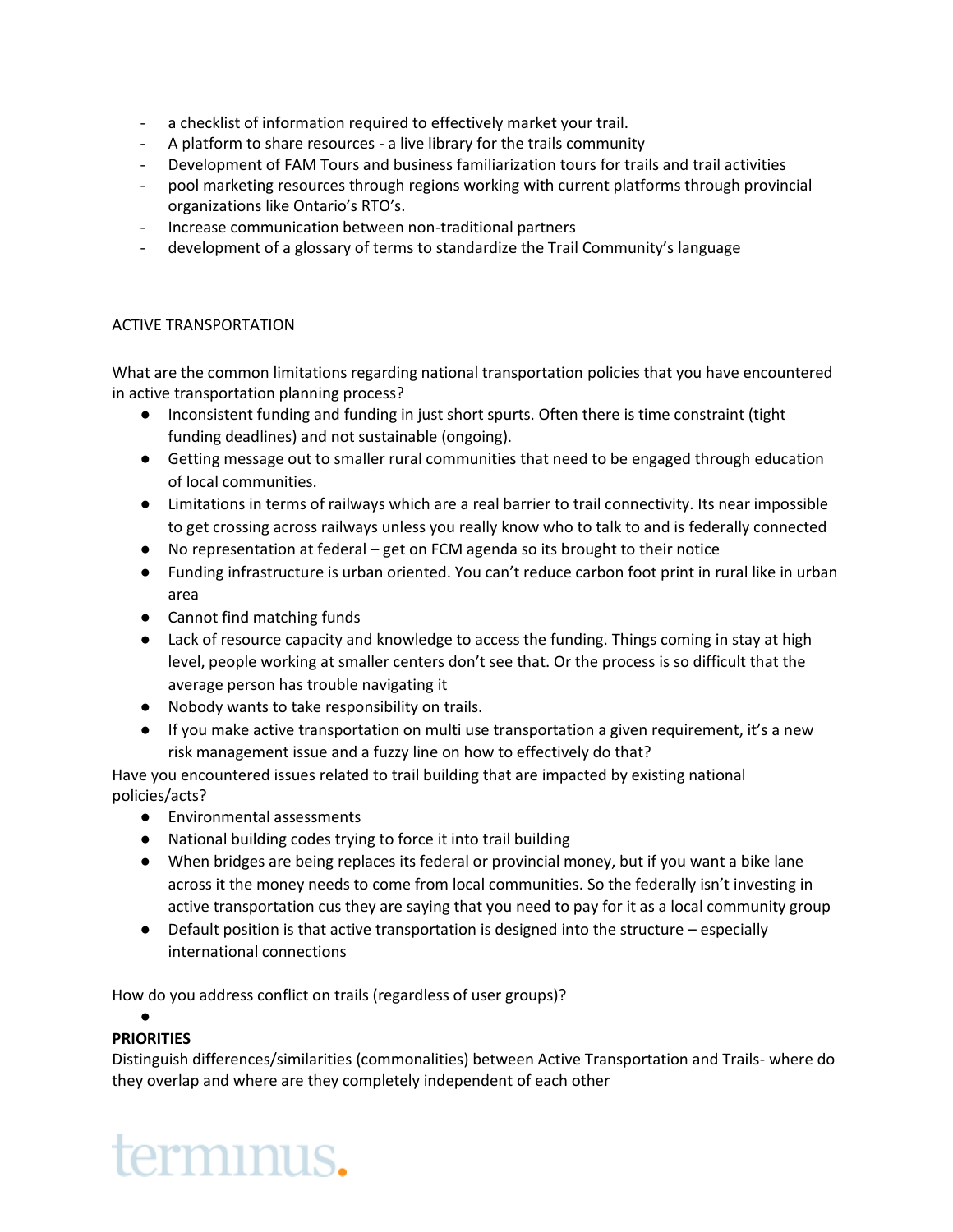Develop relationships with the Federation of Canadian Municipalities (FCM) and other provincial/territorial municipal organizations

Develop relationship with planners associations and professional engineering associations (to name a few)

## 6. MIXED USE TRAILS

What is the proper terminology?

- Distinguish between motorized and non-motorized use
- Distinguish between what is an actual planning term and what is used by the user (internal versus external/lay terms)
- Multi Use Vs. Shared Use Vs. Preferred Use

What are the benefits of mixed use trails?

- funding, community building, healthy active living, life-long accessibility, higher use and appeal to larger population
- funding more accessible for multi-use
- recognizing needs and requirements of different groups
- surface construction / infrastructure
- good and bad impacts on experience
- Great use of infrastructure, best value out of it
- Shared responsibility and shared costs and shared opportunities

Most portions of trail are not mixed use: WHY?

- Origin and history who was there first
- Local policies
- Design of trail
- Community and peoples preferences
- Costs and liabilities
- Evolution of new technologies or recreational vehicles
- Capacity
- It is easy to say no, user density, experience, surfaces, perceived conflicts, lack of understanding are reasons for not a lot of mixed use.
- Insurance constraints
- We don't need everything to be multi-use. It's good to have preferred use trails to enhance experience of specific user types. But then having multi-use trails that can act as conduits to connect the preferred use trails to create large trail networks.
	- $\circ$  I.e. snowmobiling / hiking / mountain biking specific trails in a region connect to multiuse trails that bridge the gaps between the specialized sections.

What would be necessary in a nationally adaptable process and framework for trails?

- Appropriate and adaptable planning process to facilitate cooperation in creation of mixed use trails
- Standards and policies around insurance on trails